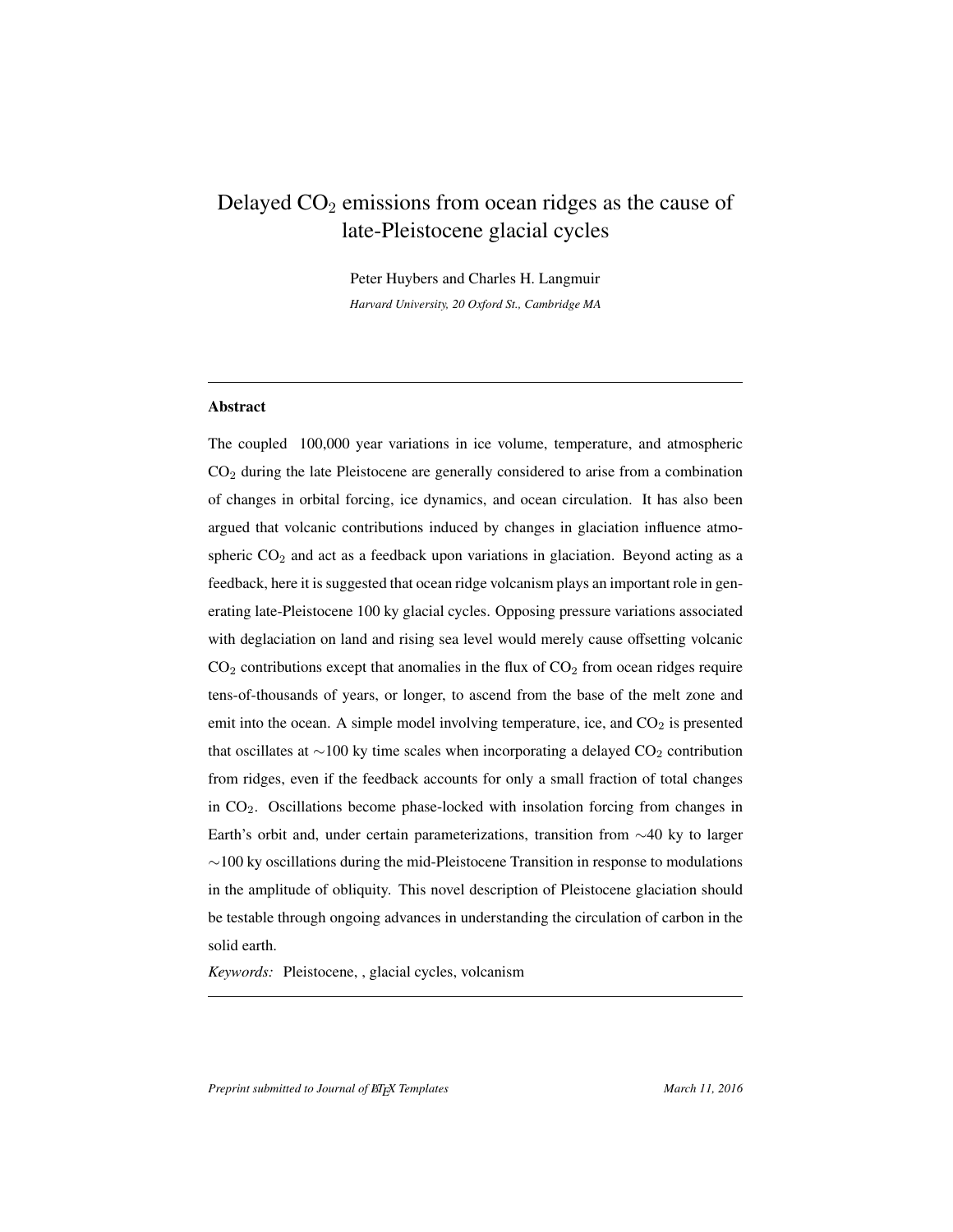#### 1. Introduction

A satisfactory explanation of Late-Pleistocene glacial cycles also requires explanation of the accompanying changes in atmospheric  $CO<sub>2</sub>$  [\(Broecker, 2013\)](#page-21-0). This view is supported by several lines of evidence. A nearly in-phase relationship of changes in

- 5 Antarctic temperature and  $CO<sub>2</sub>$  during deglaciations suggest the importance of  $CO<sub>2</sub>$  for driving changes in glaciation [\(Pedro et al., 2012;](#page-27-0) [Parrenin et al., 2013\)](#page-27-1). A leading role for  $CO<sub>2</sub>$  is also supported by observations of globally coordinated maxima in ice extent between 25-18 ka during low  $CO<sub>2</sub>$  conditions and their subsequent retreat following [r](#page-25-0)ising  $CO_2$  between 18-11 Ka (e.g. [Shakun et al., 2012;](#page-29-0) [Putnam et al., 2013;](#page-28-0) [Kelly](#page-25-0)
- <sup>10</sup> [et al., 2014\)](#page-25-0). The fact that glacier retreat is coordinated between the mid-latitudes of the Northern and Southern Hemispheres appears particularly telling because insolation [a](#page-22-0)nomalies associated with precession are opposite between the hemispheres [\(Doughty](#page-22-0) [et al., 2015\)](#page-22-0). Circulation changes can also globalize local anomalies, but atmospheric model simulations suggest that Northern Hemisphere climate change would not drive a
- <sup>15</sup> coordinated retreat in Southern Hemisphere glaciation through changes in either temperature or precipitation [\(Manabe and Broccoli, 1985;](#page-26-0) [Lee et al., 2011\)](#page-25-1).

Despite its central role, why  $CO<sub>2</sub>$  changes between glacials and interglacials remains poorly understood. Warming leads to decreased ocean  $CO<sub>2</sub>$  solubility, but this effect is probably more than counteracted by uptake of carbon associated with regrowth

- <sup>20</sup> of the biosphere [Crowley](#page-22-1) [\(1995\)](#page-22-1); [Peterson et al.](#page-27-2) [\(2014\)](#page-27-2), leaving the approximately 80 ppm rise in atmospheric  $CO<sub>2</sub>$  during late-Pleistocene deglaciations to more speculative mechanisms. Most hypotheses focus on the role of the Southern Ocean in releasing  $CO<sub>2</sub>$  back to the atmosphere. This flux could variously be influenced by changes in stratification [\(Gildor et al., 2002\)](#page-23-0), the location of the westerly winds [\(Toggweiler et al.,](#page-30-0)
- <sup>25</sup> [2006\)](#page-30-0), Antarctic sea ice extent [\(Ferrari et al., 2014\)](#page-23-1), or iron fertilization [\(Jaccard et al.,](#page-24-0) [2013\)](#page-24-0). There is evidence for increased nutrient utilization in the Southern Ocean during the last ice age [\(Martínez-García et al., 2014\)](#page-26-1) and for increased fluxes of respired  $CO<sub>2</sub>$ to the surface of the Southern Ocean during the last deglaciation [\(Anderson et al., 2009;](#page-20-0) [Sigman et al., 2010\)](#page-29-1), consistent with Southern Ocean control of glacial-interglacial at-
- $30$  mospheric  $CO<sub>2</sub>$  variability.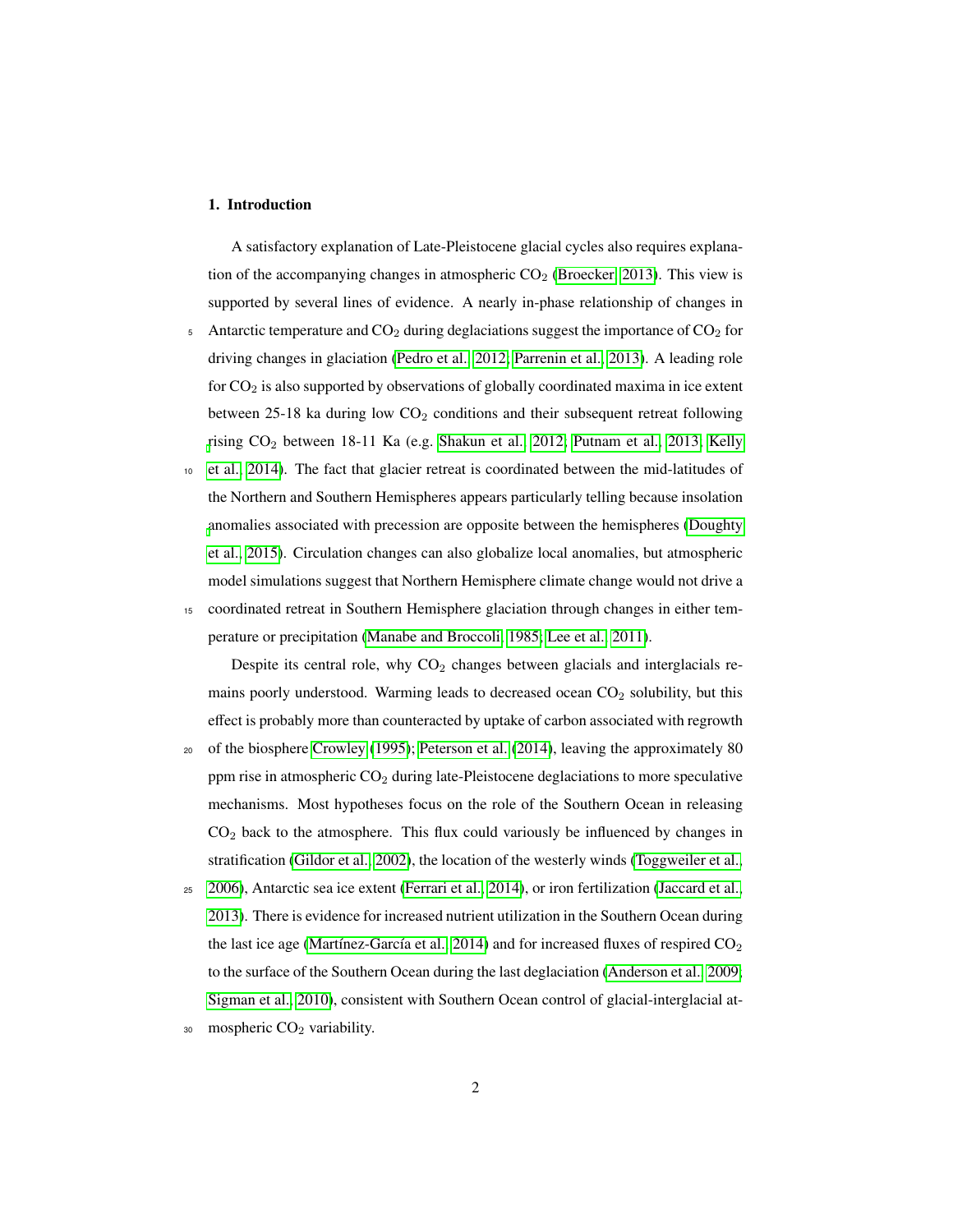It is not clear, however, whether the glacial ocean released sufficient carbon to fully explain glacial-interglacial changes in atmospheric  $CO<sub>2</sub>$ . Gradients in surface to middepth radiocarbon activity are not appreciably greater in the Pacific during the glacial [\(Broecker et al., 2008;](#page-21-1) [Lund, 2013\)](#page-26-2); deep Pacific carbonate ion concentrations do not

<sup>35</sup> appreciably change over the last glacial cycle [\(Yu et al., 2013\)](#page-30-1); and there is appears no widespread excess in preservation of carbonates during deglaciation [\(Mekik et al.,](#page-26-3) [2012\)](#page-26-3). This degree of stability in indicators of the marine carbon cycle does not rule out glacial oceans storing sufficient carbon to explain atmospheric  $CO<sub>2</sub>$  variations because proxy interpretation is uncertain and spatial coverage limited, but it does admit for the <sup>40</sup> possibility of complimentary non-oceanic carbon sources [\(Broecker et al., 2015\)](#page-21-2).

Variations in volcanic  $CO<sub>2</sub>$  emissions have also been suggested to contribute to glacial-interglacial  $CO_2$  variations. [Arrhenius and Holden](#page-20-1) [\(1897\)](#page-20-1) credit Hogbom for arguing that glacial-interglacial variations could be caused by anomalous volcanic  $CO<sub>2</sub>$ emissions—as well as for motivating efforts to calculate the radiative forcing associated 45 with changes in atmospheric  $CO<sub>2</sub>$  concentration [\(Arrhenius, 1896\)](#page-20-2). More recent evidence for volcanic responses to variations in glaciation and sea level motivates further consideration of whether and how volcanism could, in turn, influence glacial variabil-

ity.

Regional studies indicate that subaerial volcanism increased with deglaciation (e.g. <sup>50</sup> [Jellinek et al., 2004;](#page-24-1) [Bacon and Lanphere, 2006;](#page-20-3) [Nowell et al., 2006;](#page-27-3) [Licciardi et al.,](#page-25-2) [2007;](#page-25-2) [Rawson et al., 2016\)](#page-28-1). Such an increase can be understood as a consequence of deglaciation depressurizing volcanoes, and the lower pressure leading to a greater probability of eruption because of increased magmatic melt [\(Maclennan et al., 2002\)](#page-26-4) and reduced confining pressure [\(Jellinek et al., 2004\)](#page-24-1). Far field affects associated with litho-

<sup>55</sup> spheric flexure may also be relevant. Huybers and Langmuir (2009, hereafter HL09) [a](#page-29-2)nalysed two compilations of subaerial volcanic events [\(Bryson et al., 2006;](#page-21-3) [Siebert](#page-29-2) [et al., 2010\)](#page-29-2) and estimated an increase in global eruption frequency during the last deglaciation, peaking at 2-6 times above modern levels during the latter half of the deglaciation. A more recent study using similar datasets [\(Watt et al., 2012\)](#page-30-2) and an-

<sup>60</sup> other using a compilation of large eruptions [\(Brown et al., 2014\)](#page-21-4) also support a global increase in volcanism, albeit with increases at the lower end of HL09's range. Anal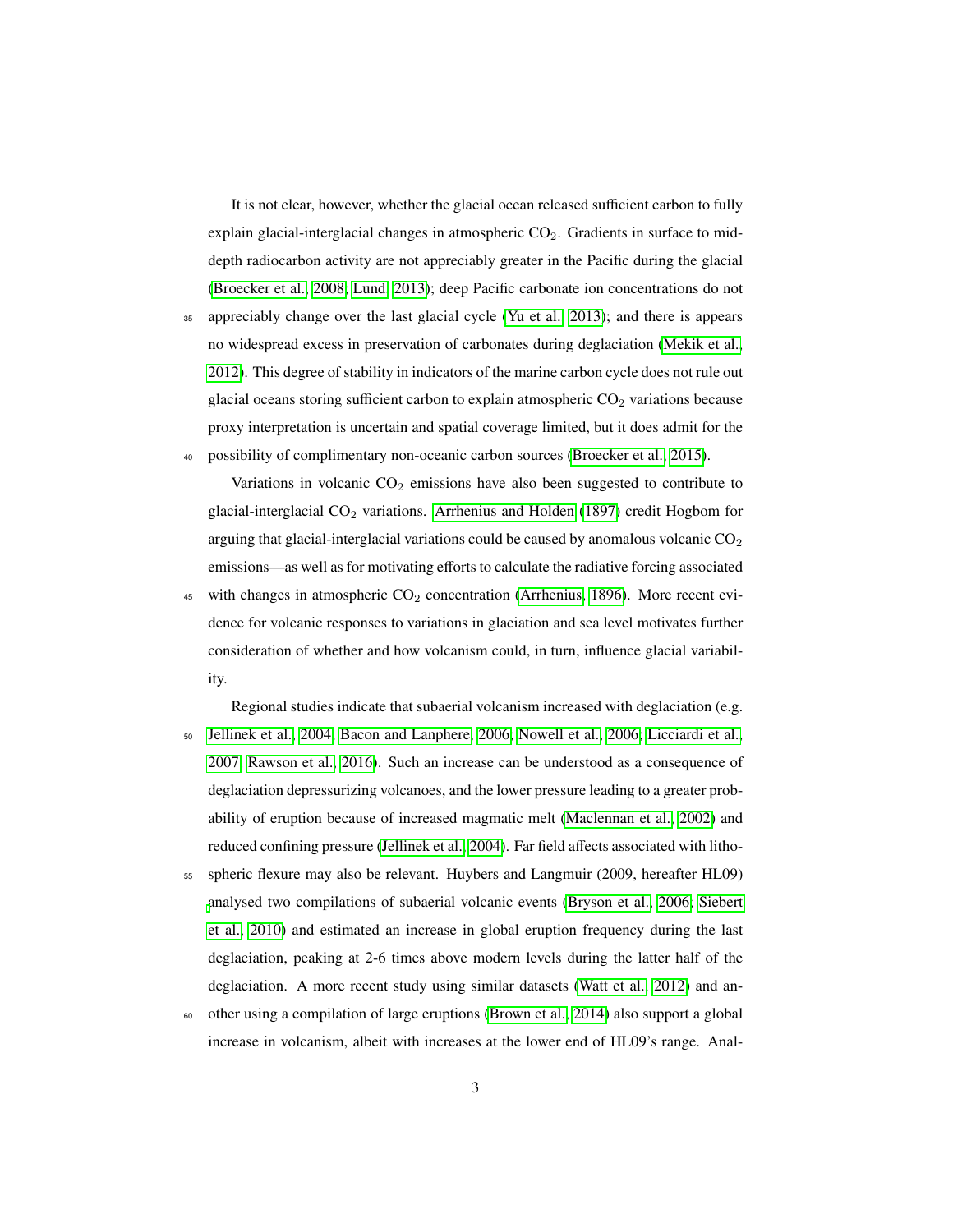ysis of ash layers recorded in marine sediment records also indicates that subaerial volcanism responded to changes in glaciation [\(Kutterolf et al., 2013\)](#page-25-3).

- Sustained, major changes in subaerial volcanism have consequences for atmo- $65$  spheric CO<sub>2</sub> concentrations. Assuming that changes in CO<sub>2</sub> emissions are proportional to global eruption rates, HL09 estimated that increased subaerial volcanism contributes between 15-70 ppm of the rise in atmospheric  $CO<sub>2</sub>$  concentrations during the second half of the deglaciation. Such volcanic emissions may help explain the noted stability of certain carbon cycle indicators between glacial and interglacial conditions through
- <sup>70</sup> reducing the total amount of carbon that otherwise must be extracted from the glacial ocean [\(Broecker et al., 2015\)](#page-21-2). [Roth and Joos](#page-28-2) [\(2012\)](#page-28-2) examined HL09's emission scenarios in a more complete carbon model, including sediment contributions to the carbon cycle. They first discuss that only the lower range of HL09's emission scenario is consistent with the shape of the  $CO<sub>2</sub>$  curve and lack of widespread marine carbonate <sup>75</sup> dissolution during the last deglaciation, but [Roth and Joos](#page-28-2) [\(2012\)](#page-28-2) then obtain good

agreement between observations and model results using HL09's central emission scenario after also accounting for the effects of regrowth of the terrestrial biosphere.

Deglaciation has the obvious downstream effect of raising sea level, which has consequence for marine volcanism. Melt is produced at marine ridges by depressurization <sup>80</sup> of the mantle during ascent. Deglacial rises in sea level on the order of 1 cm per year suppress about 10% of melt generation, given an average mantle ascent of three cm per year and seawater being roughly a third the density of the mantle. HL09 suggested that such anomalies in melt production would lead to identifiable signals in ridge bathymetry. [Crowley et al.](#page-22-2) [\(2015\)](#page-22-2) showed how the magnitude of the melt response de-

- <sup>85</sup> pends upon both ridge spreading rates and the period of sea level variability, and they presented evidence from the Australian-Antarctic ridge supporting a bathymetry response to Pleistocene variations in sea level. East Pacific Rise bathymetry may also show a response to sea level [\(Tolstoy, 2015\)](#page-30-3), though whether surface bathymetry signals should be identifiable at any ridge has been disputed [\(Olive et al., 2015\)](#page-27-4). Changes
- <sup>90</sup> in hydrothermal emissions recorded in marine sediment cores flanking the East Pacific [R](#page-26-5)ise also support an influence of sea level variability on ridge volcanism [\(Lund and](#page-26-5) [Asimow, 2011;](#page-26-5) [Lund et al., 2016\)](#page-25-4).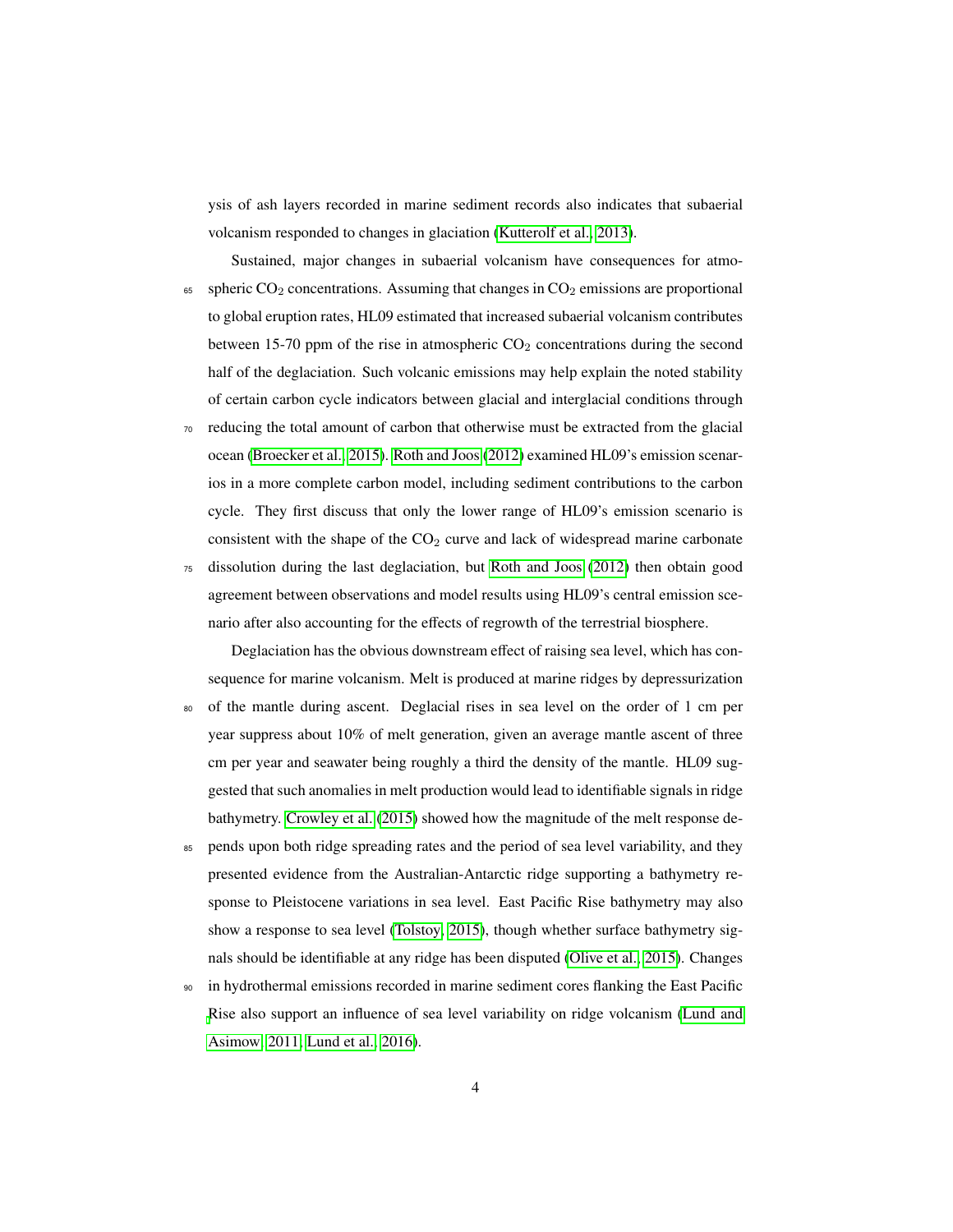HL09 reasoned that anti-phased pressure anomalies would cause marine volcanic anomalies to partially offset  $CO<sub>2</sub>$  emissions from land, but this reasoning neglected dif-

- <sup>95</sup> fering response times. On land, magma generally ascends rapidly from crustal magma chambers prior to eruption [\(Rutherford and Gardner, 2000\)](#page-29-3), with ascent rates of ap[p](#page-21-5)roximately 2 km per day estimated for eruptions in Yellowstone and Mono (e.g. [Be](#page-21-5)[fus et al., 2015\)](#page-21-5). Furthermore, explosive subaerial eruptions emit  $CO<sub>2</sub>$  dissolved in the magma directly into the atmosphere. In contrast, volcanism at marine ridges is thought
- <sup>100</sup> to involve much slower ascent rates, estimated to be on the order 1 km per thousand years on the basis of chemical systematics and experimental estimates [\(Kelemen et al.,](#page-24-2) [1997;](#page-24-2) [Miller et al., 2014\)](#page-26-6). This slow ascent implies melt anomalies induced by sea level variations require a substantial portion of a glacial cycle to ascend to the ridge axis [\(Lund and Asimow, 2011\)](#page-26-5). Furthermore, anomalies in  $CO<sub>2</sub>$  emissions involve a  $105$  kind maximized delay because  $CO<sub>2</sub>$  partitions into initial melts and must traverse the

entire melt column prior to emission [\(Burley and Katz, 2015\)](#page-21-6).

Delays between sea level forcing and ridge emissions indicate that ridge  $CO<sub>2</sub>$  fluxes do not simply counteract arc emissions and opens the possibility for a system to become intrinsically oscillatory (e.g. [Suarez and Schopf, 1988;](#page-29-4) [Rial and Anaclerio, 2000\)](#page-28-3). Here <sup>110</sup> we consider the possibility that coupling amongst glaciation, volcanism, and emissions of CO<sup>2</sup> constitute such a delayed oscillator.

# 2. Model

#### *2.1. Equations*

We seek a minimalistic representation of a glacial- $CO<sub>2</sub>$  oscillator involving ice vol- $115$  ume, temperature, and atmospheric CO<sub>2</sub>. Three equations are posited,

<span id="page-4-0"></span>
$$
V' = -\beta T - \nu V^3,\tag{1}
$$

$$
T = \lambda C + fT + aF,\tag{2}
$$

$$
C' = (\gamma_1 - \gamma_2)V' + \gamma_3 V'(t - \delta) + \gamma_4 T'. \tag{3}
$$

The rate of change of ice volume,  $V'$ , is determined according to sensitivity to temperature,  $\beta$ , and and a bounding term,  $\nu$ , representing a minimum associated with loss of all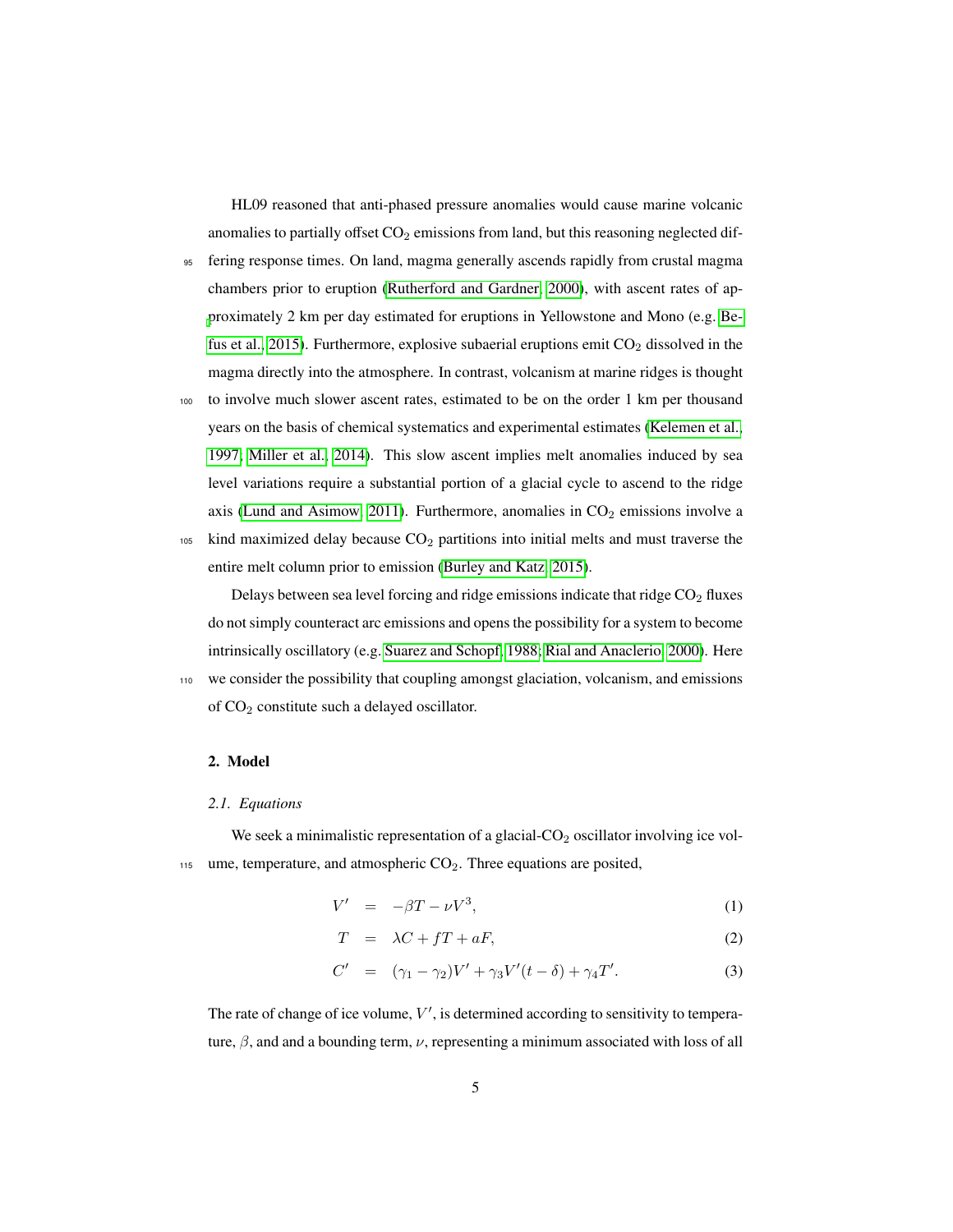ice and a maximum associated with finite high-latitude continental area. Temperature is determined as a function of the greenhouse effect of atmospheric  $CO<sub>2</sub>$  concentra-

120 tions,  $\lambda$ , and feedbacks upon changes in temperature, f. Time required for temperature to equilibrate, for example, because of the thermal capacity of the oceans, is ignored on the basis of being short relative to the glacial-interglacial time scales of primary interest. A forcing term,  $F$ , represents the influence of changes in Earth's orbital configuration upon temperature.

- 125 Atmospheric  $CO_2$  concentration,  $C$ , is assumed to change in proportion to changes in ice volume, sea level, and temperature. In particular, deglaciation is associated with regrowth of the biosphere, a negative feedback parameterized by  $\gamma_1$ , and increased emissions of  $\mathrm{CO}_2$  by subaerial volcanoes, a positive feedback represented by  $\gamma_2$ . Rising sea level decreases  $CO_2$  emissions from mid-ocean ridges,  $\gamma_3$ , but with a delay of  $\delta$
- <sup>130</sup> ky. Sea level is not explicitly represented, but ignoring hypsometric variations permits for representing its change as negatively proportional to ice volume. Finally, warming fluxes  $CO_2$  from the ocean into the atmosphere,  $\gamma_4$ , on account of changes in solubility, stratification, and circulation [\(Gildor et al., 2002;](#page-23-0) [Toggweiler et al., 2006\)](#page-30-0). All variables are represented as anomalies from a mean value.
- $135$  Substituting and grouping terms gives a single equation in  $V$ ,

<span id="page-5-0"></span>
$$
V' = \kappa_1 V - \kappa_2 V(t - \delta) - \kappa_3 F - \nu V^3.
$$
 (4)

Let ice volume sensitivity to temperature anomalies, to include amplification by feedbacks, be represented by  $\kappa_o = \frac{\beta}{(1 - f - \lambda \gamma_4)}$ . The net feedback associated with regrowth of the biosphere and subaerial volcanic emissions is then  $\kappa_1 = \kappa_o \lambda (\gamma_2 - \gamma_1)$ ; delayed negative feedback associated with undersea volcanism is  $\kappa_2 = \kappa_o \lambda_{\gamma_3}$ , and the 140 effect of orbital forcing upon ice volume is  $\kappa_3 = \kappa_0 a$ .

#### *2.2. Parameterization*

Eq. [4](#page-5-0) is a toy model for illustrating potentially interesting behavior under plausible parameterization. Parameters are obviously uncertain, both because identification with specific is approximate and the magnitudes of those mechanisms are only approx-<sup>145</sup> imately known. In this section we focus on parameterization of the carbon feedbacks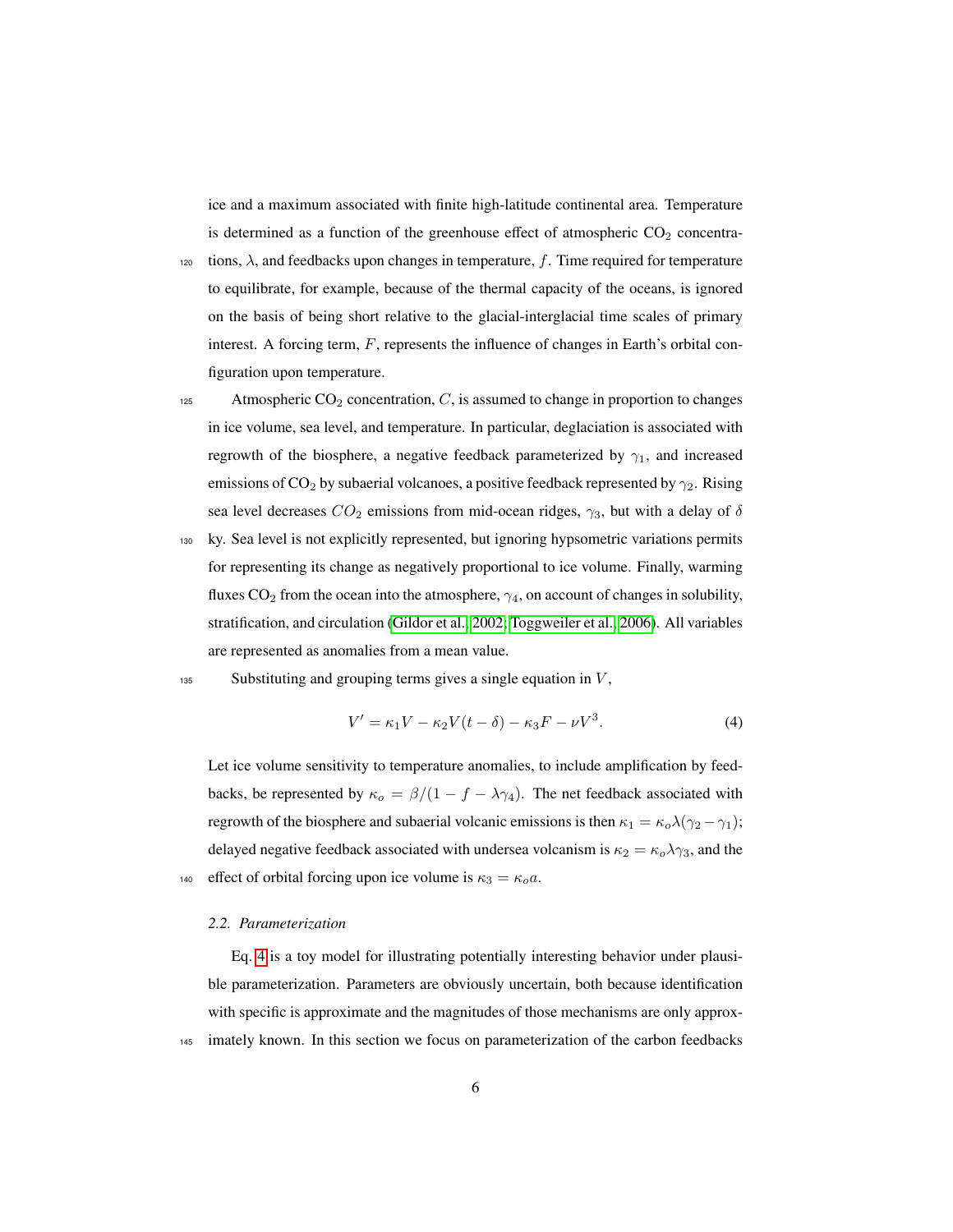in Eq. [3](#page-4-0) because their uncertainties are large and they constitute the novel behavior that Eq. [4](#page-5-0) illustrates.

#### *2.2.1. Subaerial volcanism*

HL09 estimated that subaerial volcanism emits an additional 1000 to 5000 giga-150 tones of  $CO<sub>2</sub>$  (GtCO<sub>2</sub>) above baseline during the deglaciation. Here we adopt a central value of 3000 GtCO<sub>2</sub>, consistent with a quadrupling of moden global subaerial emis-sion of ~0.1 GtCO2/yr (e.g. [Dasgupta and Hirschmann, 2010\)](#page-22-3) over the course of a 10ky deglaciation. The amount of carbon that remains in the atmosphere on ten-thousandyear timescales is uncertain, but the mid-range value adopted by HL09 of 12.5% is con-<sup>155</sup> sistent with results from earth system models [\(Archer et al., 2009\)](#page-20-4). Emissions of 3000  $GtCO<sub>2</sub>$  above background levels would then give a 50 ppm rise in atmospheric  $CO<sub>2</sub>$ . Using round numbers, the subaerial volcanic response to deglaciation is  $\gamma_2 = 0.5$  ppm of atmospheric CO<sub>2</sub> per meter of sea level equivalent change in ice volume (ppm/msle). Model results using a lower feedback strength for subaerial volcanism, in keeping with <sup>160</sup> other estimates [\(Watt et al., 2012;](#page-30-2) [Brown et al., 2014\)](#page-21-4), are discussed in Section 4.1.

#### *2.3. Marine volcanism*

The magnitude and time scale of ridge emissions in response to sea level variability is highly uncertain, largely because of the wide range of plausible values for mantle permeability. [Burley and Katz](#page-21-6) [\(2015\)](#page-21-6) consider permeability values ranging be-<sup>165</sup> tween  $10^{-11}$ m<sup>2</sup> to  $10^{-13}$ m<sup>2</sup> for which average delays across ridges vary from 50 ky to 200 ky. Lower permeability also accentuates differences in mantle ascent timescales across different ridge systems, leading to a greater spread in delayed response. We assume the larger  $10^{-11}$ m<sup>2</sup> permeability values because they are consistent with centrifugal experiments implying a permeability of mid-ocean ridge basalts of  $10^{-10}$ –  $10^{-12}$ m<sup>2</sup>[\(Connolly et al., 2009\)](#page-22-4). Also, values of permeability represented in the simple mantle melt model used by [Burley and Katz](#page-21-6) [\(2015\)](#page-21-6) should be multiplied by approximately 3.5 to bring them into consistency with the more sophisticated two-phase melt model presented by [Crowley et al.](#page-22-2) [\(2015\)](#page-22-2) as well as the simpler model presented in that paper (R. Katz personal communication), further supporting our focus on results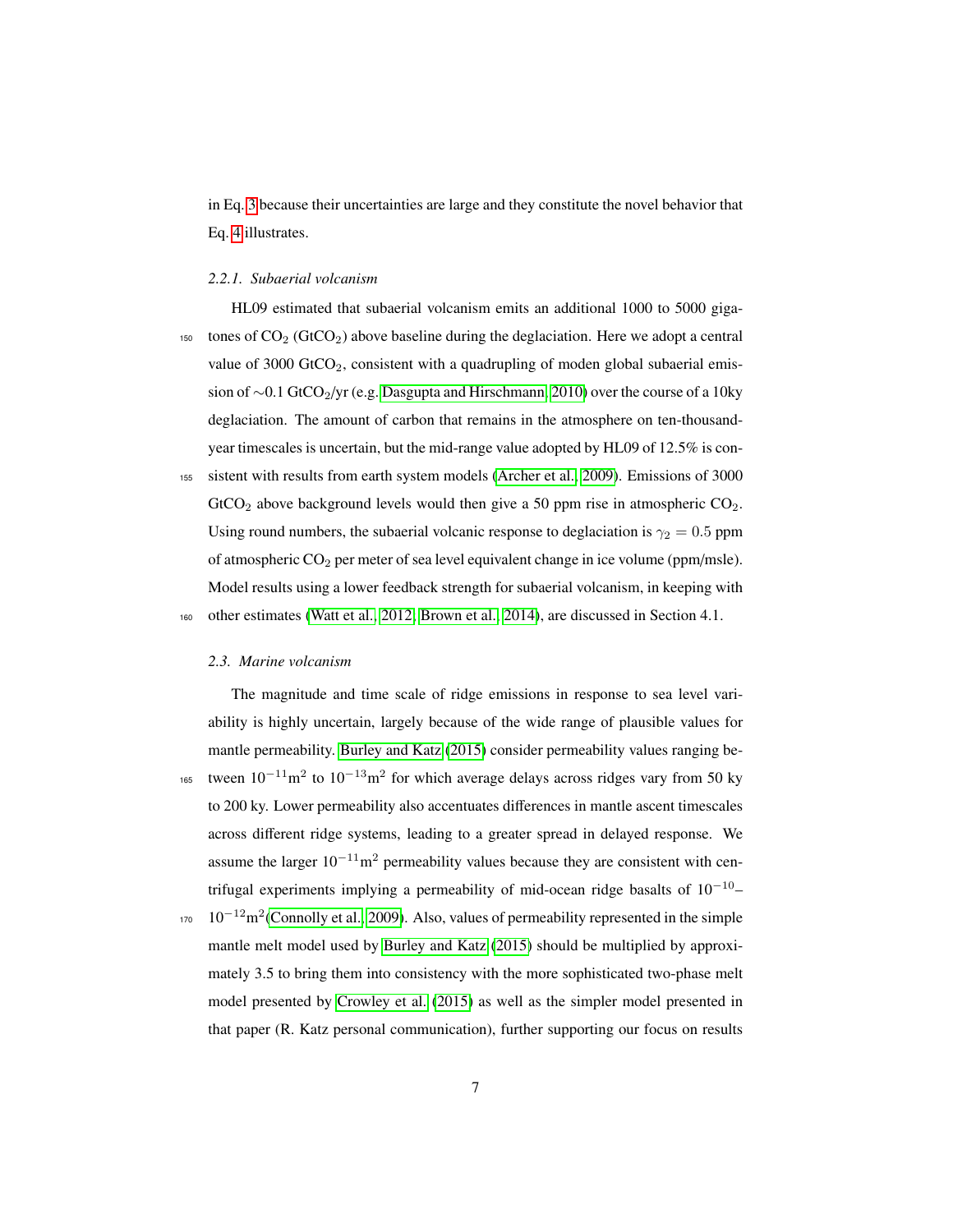<sup>175</sup> having larger permeability values.

Using ridge spreading rates weighted according to their distribution across the globe and assuming a mantle permeability of  $10^{-11}$ m<sup>2</sup>, [Burley and Katz](#page-21-6) [\(2015\)](#page-21-6) estimate that a 100 m drop in sea level leads to a roughly triangular pulse in emissions that occurs  $50 \pm 30$  ky later and peaks at 6% above baseline emissions. Suppressing a

180 baseline 0.125 GtCO<sub>2</sub>/yr (e.g. [Dasgupta and Hirschmann, 2010\)](#page-22-3) by an average of 3% over 60 ky implies a 225 GtCO<sub>2</sub> reduction in emissions and a delayed negative feedback of  $\gamma_3 = -0.04$  ppm/msle, after accounting for the airborne fraction. Although  $\gamma_3$  is small, it will be shown to profoundly influence the dynamics of the glacial cycles expressed by Eq. [4.](#page-5-0)

# <sup>185</sup> *2.3.1. Terrestrial carbon storage*

Carbon storage on land apparently increases from the glacial to Holocene on account of some combination of warming, increased precipitation, opening of land area [o](#page-28-4)ther than on continental shelves, and  $CO<sub>2</sub>$  fertilization [\(Kaplan et al., 2002;](#page-24-3) [Prentice](#page-28-4) [et al., 2011;](#page-28-4) [Ciais et al., 2012\)](#page-22-5). Average ocean changes in  $\delta^{13}$ C permit for quantify-

190 ing changes in terrestrial carbon because plants discriminates against  $^{13}$ C when fixing carbon [\(Schackleton, 1977\)](#page-29-5). [Peterson et al.](#page-27-2) [\(2014\)](#page-27-2) estimate that oceanic dissolved inorganic carbon increased, on average, by  $0.34 \pm 0.19$  between the glacial and Holocene and [Gebbie et al.](#page-23-2) [\(2015\)](#page-23-2) estimate a  $0.32 \pm 0.20$  increase ( $2\sigma$  reported uncertainty), both of which are consistent with foregoing estimates [\(Duplessy et al., 1988;](#page-23-3) [Curry et al.,](#page-22-6)

<sup>195</sup> [1988;](#page-22-6) [Tagliabue et al., 2009\)](#page-29-6). Following [Schackleton](#page-29-5) [\(1977\)](#page-29-5), a 0.33% increase in  $\delta^{13}$ C suggests that the terrestrial carbon pool increased by 500 GtC, assuming that terrestrial carbon is depleted by -25% and an ocean reservoir of 38,000 GtC. [Ciais et al.](#page-22-5) [\(2012\)](#page-22-5) interpret this ocean  $\delta^{13}$ C in the context of increased atmospheric carbon coming out of the glacial and changes in terrestrial and atmospheric  $\delta^{13}$ C compostions using a <sup>200</sup> three box model and estimate terrestrial regrowth of 330 GtC  $\pm 800$  GtC. (Uncertainty

is assigned by propagating other values reported by [Ciais et al.](#page-22-5) [\(2012\)](#page-22-5).)

Another method for estimating increased terrestrial carbon storage is to infer changes [i](#page-22-1)n biomes from pollen data and convert these into inventories of carbon stock. [Crow](#page-22-1)[ley](#page-22-1) [\(1995\)](#page-22-1) estimate increased carbon storage of 750–1050 GtC between the glacial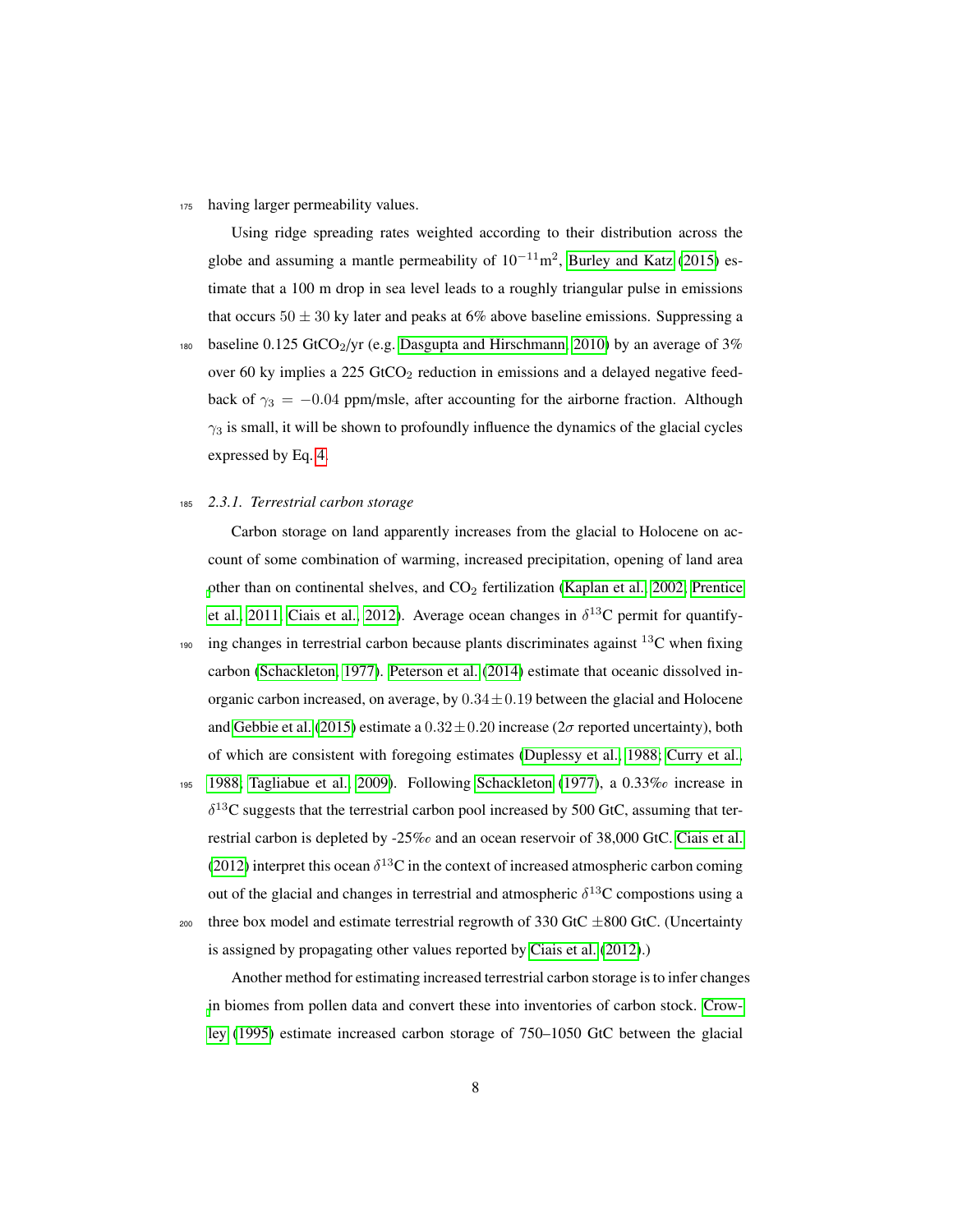<sup>205</sup> and Holocene, and [Adams and Faure](#page-20-5) [\(1998\)](#page-20-5) also incorporated paleozoological data to estimate a 750–1500 GtC increase. The larger glacial-to-Holocene increase in terrestrial carbon storage inferred from biome inventories than from whole-ocean changes in  $\delta^{13}$ C can be interpreted to indicate the presence of large terrestrial carbon pools during the glacial, possibly in tundra or cold steppe reservoirs [\(Crowley, 1995;](#page-22-1) [Ciais et al.,](#page-22-5) <sup>210</sup> [2012\)](#page-22-5), though the presence of such a pool is not required given uncertainties.

Here we prescribe a net terrestrial carbon sink of 700 GtC, straddling the marine and biome estimates, and implying that the negative feedback represented by  $\gamma_1$  in Eq. [3](#page-4-0) is 0.4 ppm/msle. Terrestrial carbon storage is made to negatively vary with ice volume, consistent with a simulation showing that the greatest increases in storage <sup>215</sup> occur in the vicinity of formerly glaciated regions [\(Kaplan et al., 2002\)](#page-24-3). Note that including our prescribed subaerial and marine volcanic sources in the three-box model of [\(Ciais et al., 2012\)](#page-22-5) has little effect on the inferred regrowth of the biosphere because

volcanic  $\delta^{13}$ C is, necessarily, near the average composition of the ocean-atmosphere-

# terrestrial system [\(Sano and Williams, 1996\)](#page-29-7).

#### <sup>220</sup> *2.3.2. Other possible feedbacks*

A number of other potentially important carbon cycle feedbacks associated with the solid earth have not been explicitly accounted for. Glacial variations may change rates of geochemical weathering on land with consequence for rates of atmospheric CO<sup>2</sup> sequestration within marine sediments. If such changes are assumed concurrent <sup>225</sup> with glaciation, they would be parameterized analogously with terrestrial carbon uptake, though competing influences of cooler temperature and increased rates of glacial erosion, amongst other factors, make the net effect of uncertain sign [\(Kump and Alley,](#page-25-5) [1994\)](#page-25-5). Also notable in this context is that increased rates of arc magmatism during deglaciation could increase rates of weathering of fresh bassalts following deglaciation  $230$  and contribute to drawdown of  $CO<sub>2</sub>$  within interglacials.

Weathering of marine crust plays a major role in carbon uptake, with estimates of [c](#page-27-5)rustal sequestration [\(Alt and Teagle, 1999\)](#page-20-6) comparable to that for sediments [\(Plank](#page-27-5) [and Langmuir, 1998\)](#page-27-5). However, the majority of crustal carbon uptake occurs over time scales of tens-of-millions of years or longer [\(Gillis and Coogan, 2011\)](#page-23-4), thus having lit-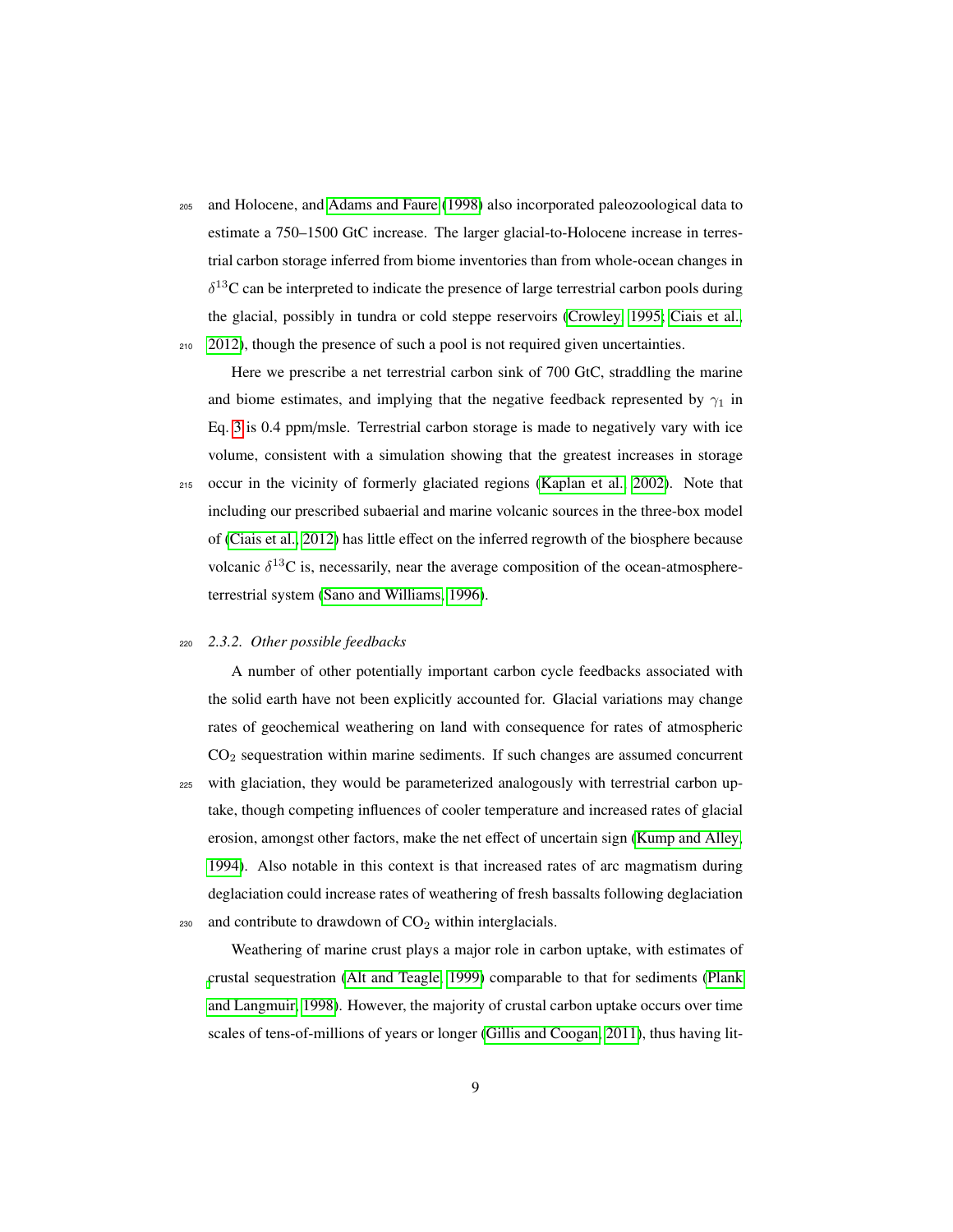- <sup>235</sup> tle influence at glacial-interglacial time scales. Hydrothermal systems near ridges may, [h](#page-29-8)owever, respond more rapidly, possibly through alteration of crustal heat flux. [San](#page-29-8)[sone et al.](#page-29-8) [\(1998\)](#page-29-8) estimated an upper bound on the global uptake of  $CO<sub>2</sub>$  by near-ridge hydrothermal systems amounting to 3–8% of our assumed ridge emission rates. Assuming that variations in ridge carbon uptake do not greatly exceed the ∼10% changes
- <sup>240</sup> in melt generation resulting from glacial cycles [\(Crowley et al., 2015\)](#page-22-2) suggests that hydrothermal feedbacks are less than 1% of total emissions.

Other potential feedbacks include that deglaciation could increase ocean carbon sequestration through greater ash fertilization from subaerial volcanism [\(Frogner et al.,](#page-23-5) [2001\)](#page-23-5). Or sea level variability could influence biological carbon sequestration through

- <sup>245</sup> changes in the amount of soluble iron emitted from ridges [\(Tagliabue et al., 2010\)](#page-29-9). Although these more speculative processes are not specifically represented, their inclusion could generally be accommodated without changing the model formulation because of the model's simplicity and generic nature of its parameters. Indeed, the simplicity of the model fits with the uncertainty of the processes at play.
- <sup>250</sup> All model parameters are listed in Table 1 and combine to give a fast feedback of  $\kappa_1 = 0.3 \text{ ky}^{-1}$ , a 50 ky delayed feedback with magnitude  $\kappa_2 = 0.12 \text{ ky}^{-1}$ , and forcing  $\kappa_3 = 3$ msle/ $\circ$ obliquity. These values are adopted as the default parameters for the model unless specifically noted otherwise. Sensitivity of model results to alternate parameter selection is discussed in Section 4.1.

#### <sup>255</sup> 3. Results

In order to more clearly illustrate dynamics, model behavior is examined first in the absence of forcing, then in response to sinusoidal forcing, and finally in response to the time series of obliquity variations. Although both climatic precession and obliquity influence glacial variability [\(Hays et al., 1976\)](#page-23-6), further runs also including precession <sup>260</sup> forcing do not exhibit notably different behavior and are not remarked upon further.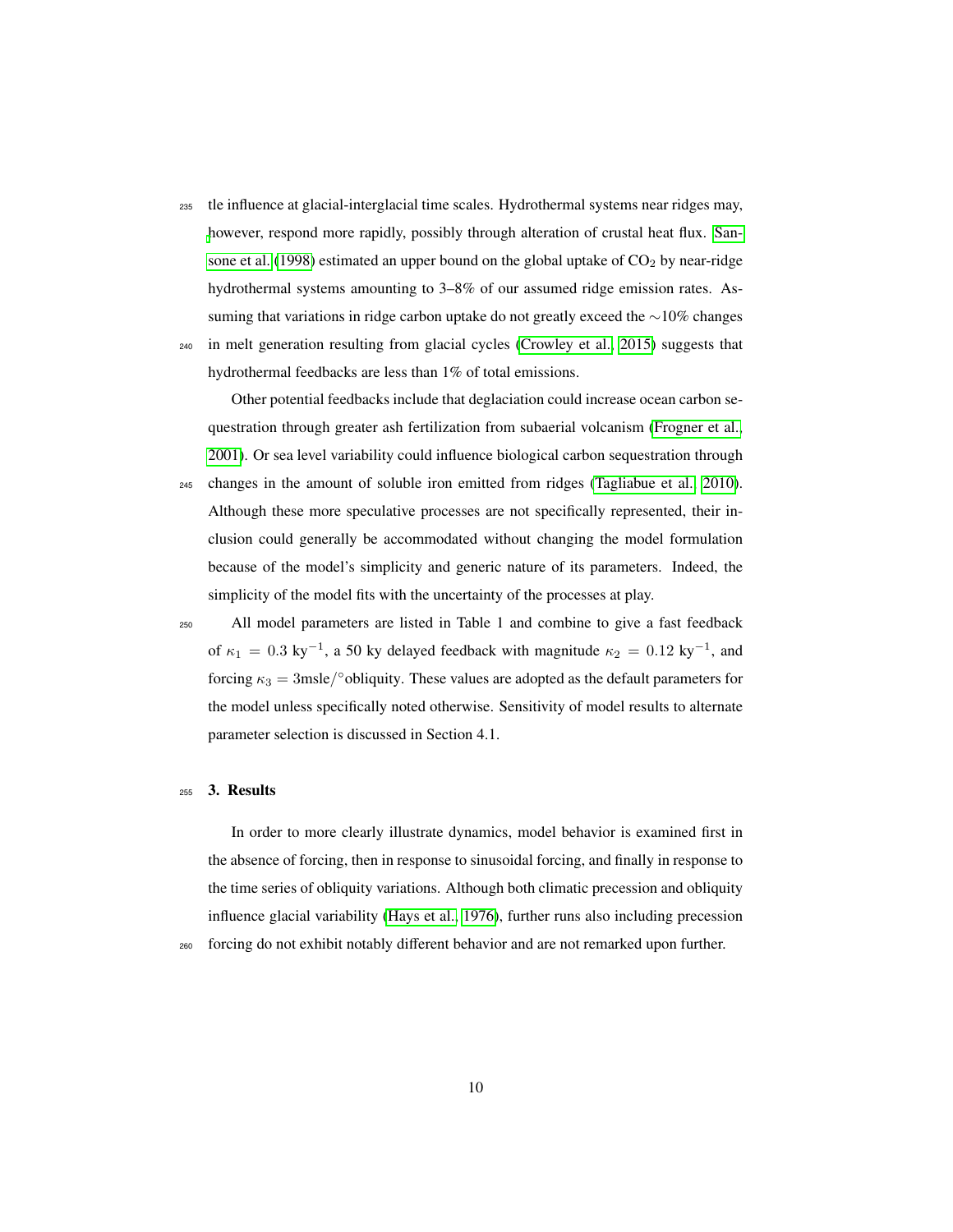| variables         | value                | units                               | description                                   |
|-------------------|----------------------|-------------------------------------|-----------------------------------------------|
| V                 |                      | msle                                | meter sea level equivalent ice volume anomaly |
| T                 |                      | $\rm ^{\circ}C$                     | temperature anomaly                           |
| $\overline{C}$    |                      | ppm                                 | $CO2$ concentration anomaly                   |
| constants         | value                | units                               | description                                   |
| $\delta$          | 50                   | ky                                  | mid-ocean ridge delay                         |
| $\nu$             | 1/20.55 <sup>3</sup> | 1/msle <sup>3</sup>                 | ice volume scale                              |
| $\boldsymbol{f}$  | 0.80                 | $\degree C / \degree C$             | fast feedback sensitivity                     |
| $\beta$           | 12                   | msle/(ky $\mathrm{^{\circ}C}$ )     | $V$ sensitivity to $T$                        |
| $\lambda$         | 0.01                 | $\rm ^{\circ}C/ppm$                 | $T$ sensitivity to $C$                        |
| $\boldsymbol{a}$  | 0.01                 | $\degree C$ /( $\degree$ obliquity) | $T$ sensitivity to orbital forcing            |
| $\gamma_1$        | 0.4                  | ppm/msle                            | terrestrial $C$ sensitivity to $V$            |
| $\gamma_2$        | 0.5                  | ppm/msle                            | volcanic $C$ sensitivity to $V$               |
| $\gamma_3$        | 0.04                 | ppm/msle                            | volcanic $C$ sensitivity to delayed $V$       |
| $\gamma_4$        | 16                   | $ppm$ /°C                           | marine $C$ sensitivity to $T$                 |
| grouped constants | value                | units                               | description                                   |
| $\kappa_1$        | 0.30                 | $1$ /ky                             | fast feedback sensitivity                     |
| $\kappa_2$        | 0.12                 | $1$ /ky                             | delayed feedback sensitivity                  |
| $\kappa_3$        | 3                    | $msle/(ky \degree obliquity)$       | $V$ sensitivity to orbital forcing            |
|                   |                      |                                     |                                               |

Table 1: Variables and constants associated with the simple glacial-volcano model. Indicated values are used in all calculations except where explicitly noted otherwise.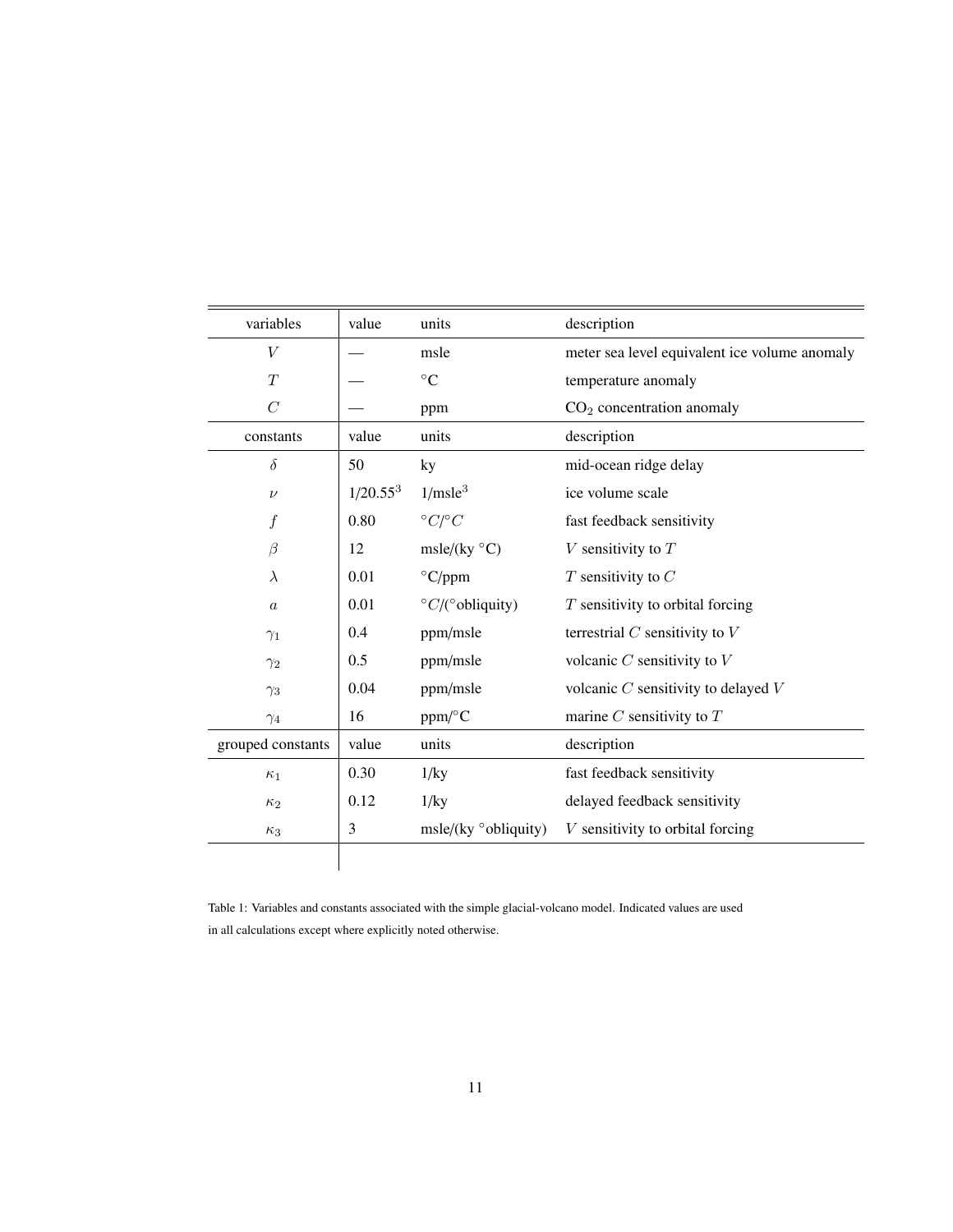#### *3.1. Idealized scenarios*

# *3.1.1. Unforced*

Setting  $\kappa_3$  equal to zero in Eq. 4 suppresses the forcing, and gives an equation of the form considered by [Suarez and Schopf](#page-29-4) [\(1988\)](#page-29-4) in the context of the El Niño Southern

- 265 Oscillation. This unforced version of Eq. [4](#page-5-0) has an unstable stationary point at  $V = 0$ and stable stationary states at  $V = \pm ((\kappa_1 - \kappa_2)/\nu)^{1/2}$ , given  $\kappa_1 \ge \kappa_2$ . Using the default parameters (Table 1) leads to model ice volume converging to one of the two stable stationary points, or remaining zero if initialized at this unstable stationary point (Fig. 1a). Similar results hold when setting  $\kappa_1$  to 0.5 ky<sup>-1</sup> (Fig. 1).
- <sup>270</sup> If the stationary fixed points are brought closer together by specifying  $κ_1$  equal to 0.2, the delayed feedback generates oscillations with a period of slightly greater than 100 ky (Fig. 1c). Qualitatively, oscillations occur when the delayed negative feedback is of sufficient strength to drive the system away from one stable stationary state toward the other, where the requisite magnitude depends upon the other parameters
- $275$  [\(Suarez and Schopf, 1988\)](#page-29-4). Oscillation periods are always greater than two times δ, reflecting the delay in the term driving transitions between otherwise stable states and the time required to transition between states. Note that [Rial and Anaclerio](#page-28-3) [\(2000\)](#page-28-3) also considered a delay differential equations in the context of the Late Pleistocene glacial cycles, though the physical origins of the delay were unclear.

# <sup>280</sup> *3.1.2. Periodic forcing and phase locking*

More relevant to Pleistocene glacial-interglacial variations is a case where Eq. 4 is driven by changes in Earth's orbital configuration. In this case, an idealized sinusoidal version of obliquity forcing is used with a 41 ky period and variance equivalent to that of obliquity over the last 2 million years. Specifying  $\kappa_1$  equal to 0.5, the system cycles <sup>285</sup> with the same 41ky period as the forcing about one of the two stable states identified in the unforced scenario (Fig. 1b), depending on initial ice volume and the phase of the forcing. With  $\kappa_1$  set to a smaller value of 0.2, the delayed negative feedback interacts with the orbital forcing to produce larger oscillations with a 123 ky period, or three obliquity cycles (Fig. 1d). In this case, the forcing excites a nonlinear response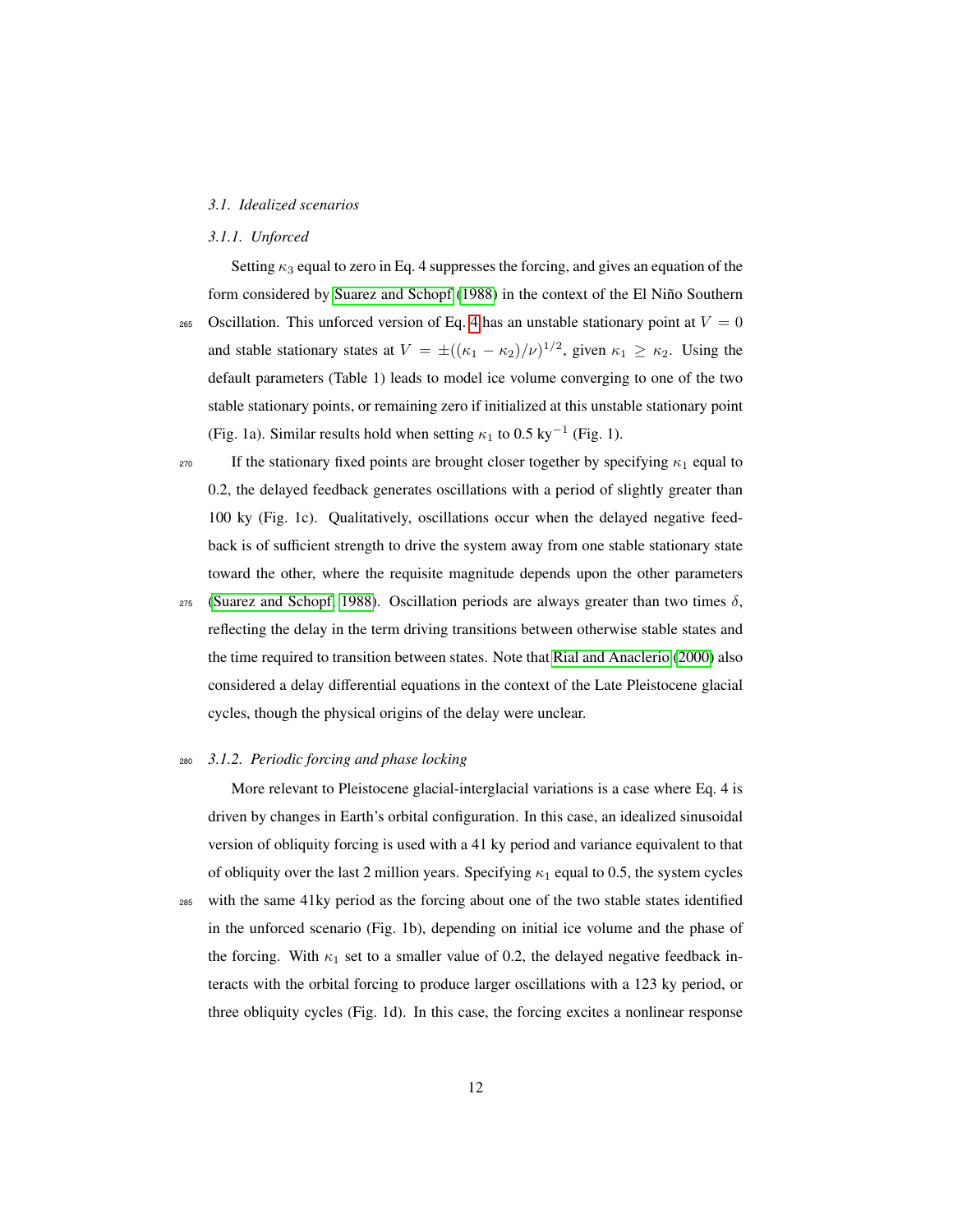<sup>290</sup> with a time scale reflecting the combined influences of the orbital-forcing and delayedoscillator periods (c.f., Fig. 1c,d).

The forced system is phase locked in the sense that the forcing and model maintain a consistent phase relationship. A system is linearly phase locked when the forcing and response have equal periods, and nonlinearly phase locked when forcing period <sup>295</sup> and model response are in integer ratios. Classic examples of phase locking are that two pendulum clocks suspended from a single beam can become linearly phase locked with one another on account of slight motions of the beam [\(Huygens, 1986\)](#page-24-4) and that the orbital periods of Pluto and Neptune are nonlinearly phase locked in a ratio of three to two [\(Malhotra, 1994\)](#page-26-7). Another demonstration that the model response is phase locked <sup>300</sup> to the forcing comes from the fact that solutions converge onto one of two common

trajectories for any initial condition (Fig. 1b,d). See [Pikovsky et al.](#page-27-6) [\(2003\)](#page-27-6) for a general discussion of phase locking.

Nonlinear phase locking of the model response to orbital forcing is consistent with observational tests that indicate late-Pleistocene glacial cycles are nonlinearly phase <sup>305</sup> locked to obliquity [\(Huybers and Wunsch, 2005\)](#page-24-5), where the ratio of periods is one glacial cycle to two or three obliquity cycles. Simulations including a precession period also produce phase locking to this higher frequency variability, also consistent with observations [\(Huybers, 2011\)](#page-24-6). Variations in eccentricity also appear to be phase locked with late-Pleistocene glacial cycles [\(Lisiecki, 2010\)](#page-25-6) and may contribute to setting the

310 100 ky timescale, but here we focus on illustrating that the 100 ky timescale can be generated internally. Such internal generation of 100 ky variability is consistent with the fact that the largest deglaciation of the Pleistocene occurred despite sustained low values of eccentricity [\(Maslin and Brierley, 2015,](#page-26-8) e.g.).

Most models of Late Pleistocene glacial cycles posit phase locking between orbital <sup>315</sup> variations and Pleistocene glacial cycles [\(Tziperman et al., 2006;](#page-30-4) [Crucifix, 2013\)](#page-22-7). An important requirement for a system to exhibit nonlinear phase locking is the presence of a response time scale internal to the system in the vicinity of ∼100 ky. Previous studies have generally assumed that a 100 ky time scale is intrinsic to the build-up and collapse of ice sheets [\(Imbrie and Imbrie, 1980\)](#page-24-7), possibly including contributions

<sup>320</sup> from isostatic compensation of the lithosphere [\(Oerlemans, 1980\)](#page-27-7), or to changes in the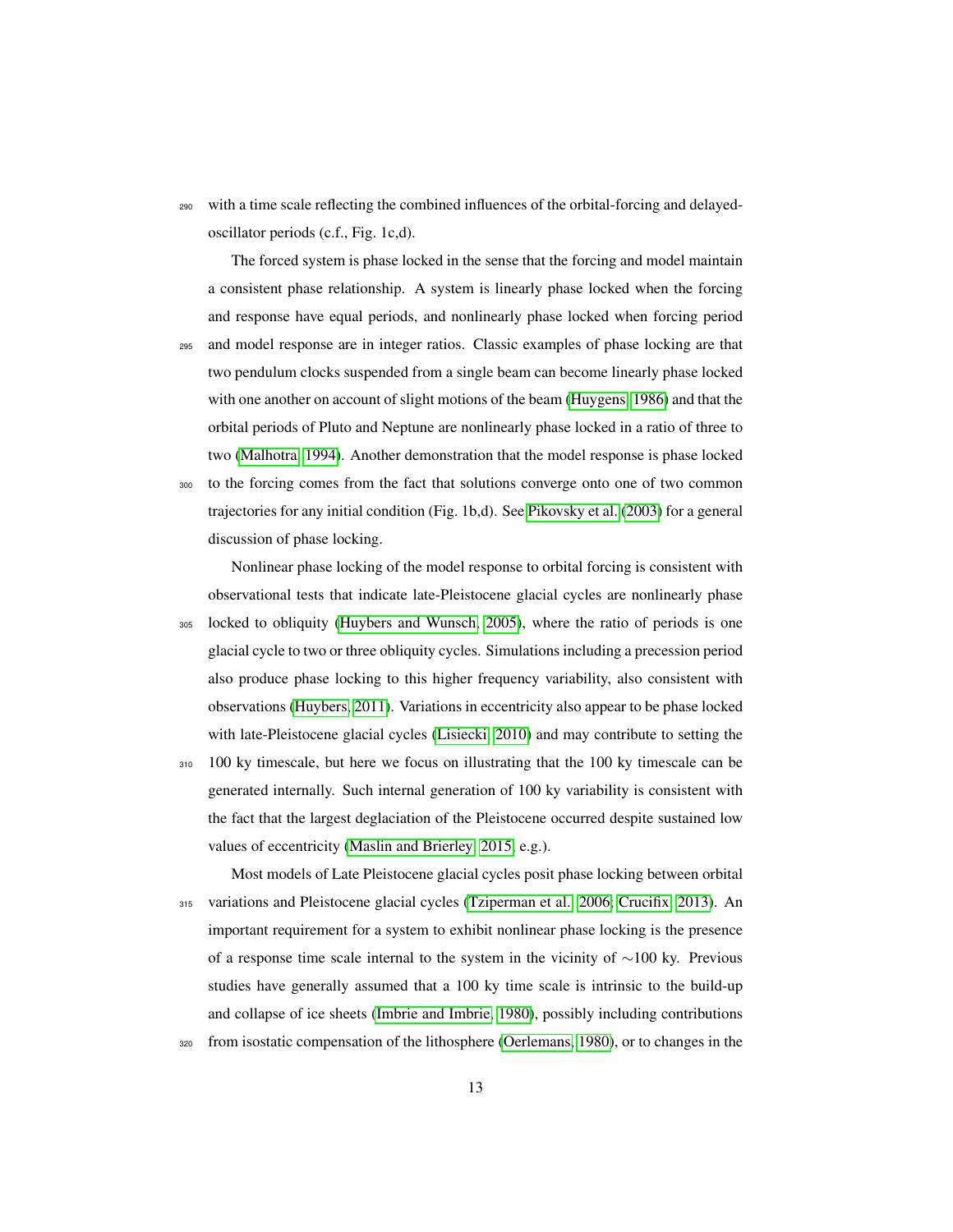carbon chemistry of the oceans [\(Toggweiler, 2008\)](#page-30-5). To our knowledge, this is the first model to explore the interaction of glaciation and volcanism in generating a ∼100 ky response time scale.

#### *3.1.3. State dependence*

- Assigning  $\kappa_1$  equal to 0.3ky<sup>-1</sup> evokes a state dependence in which the period and amplitude of the model response depends upon the initial condition. For example, model runs initiated near an equilibrium values of  $\pm 35$  msle undergo small amplitude 41 ky oscillations analogous to those found with  $\kappa_1 = 0.5 \text{ky}^{-1}$  (Fig. 1f). Runs initialized far from equilibrium, however, undergo large-amplitude and long-period os-330 cillations similar to those found with  $\kappa_1 = 0.2 \text{ky}^{-1}$ . Interestingly, whereas the solution with  $\kappa_1 = 0.2 \text{ky}^{-1}$  exhibits 3 to 1 phase locking, the period of the large-amplitude solution with  $\kappa_1 = 0.3 \text{ky}^{-1}$  has a period of ~127.1 ky. No low-order integer ratio exists between the forcing and model response periods, indicating that the model trajectory no longer repeats. Instead of a limit cycle, the model response follows a so-called limit
- <sup>335</sup> torus defined by incommensurate forcing and response periods. Trajectories are nonchaotic, however, because those initialized near one another tend to converge over time. Trials with a wide range of other parameters also failed to indicate the divergence of model trajectories that is the hallmark of chaos. See [Mitsui et al.](#page-27-8) [\(2015\)](#page-27-8) for discussion of another glacial model exhibiting non-chaotic and limit-torus behavior.

<sup>340</sup> Despite not repeating and having an incommensurate forcing and response period, model glacial cycles typically maintain phase locking. For example, in a 5 million run of the model, 90% of the downward zero-crossings of ice volume anomalies occur after three obliquity cycles to within  $\pm 45^{\circ}$ . The overall longer period arises because in rare cases model glacial cycles span four, instead of three, obliquity cycles. For these <sup>345</sup> longer glacial cycles, phase-locking is generally temporarily lost.

Another view of the model response is provided by plotting ice volume against  $CO<sub>2</sub>$  (Fig. 2). The two stable fixed points found for the unforced model become attractors in the forced version, and if the model is initialized near an attractor, its trajectory converges onto a stable limit cycle around one of the attractors with a period of 41 ky.

<sup>350</sup> If initialized further from an attractor, the model trajectory encompasses both the pos-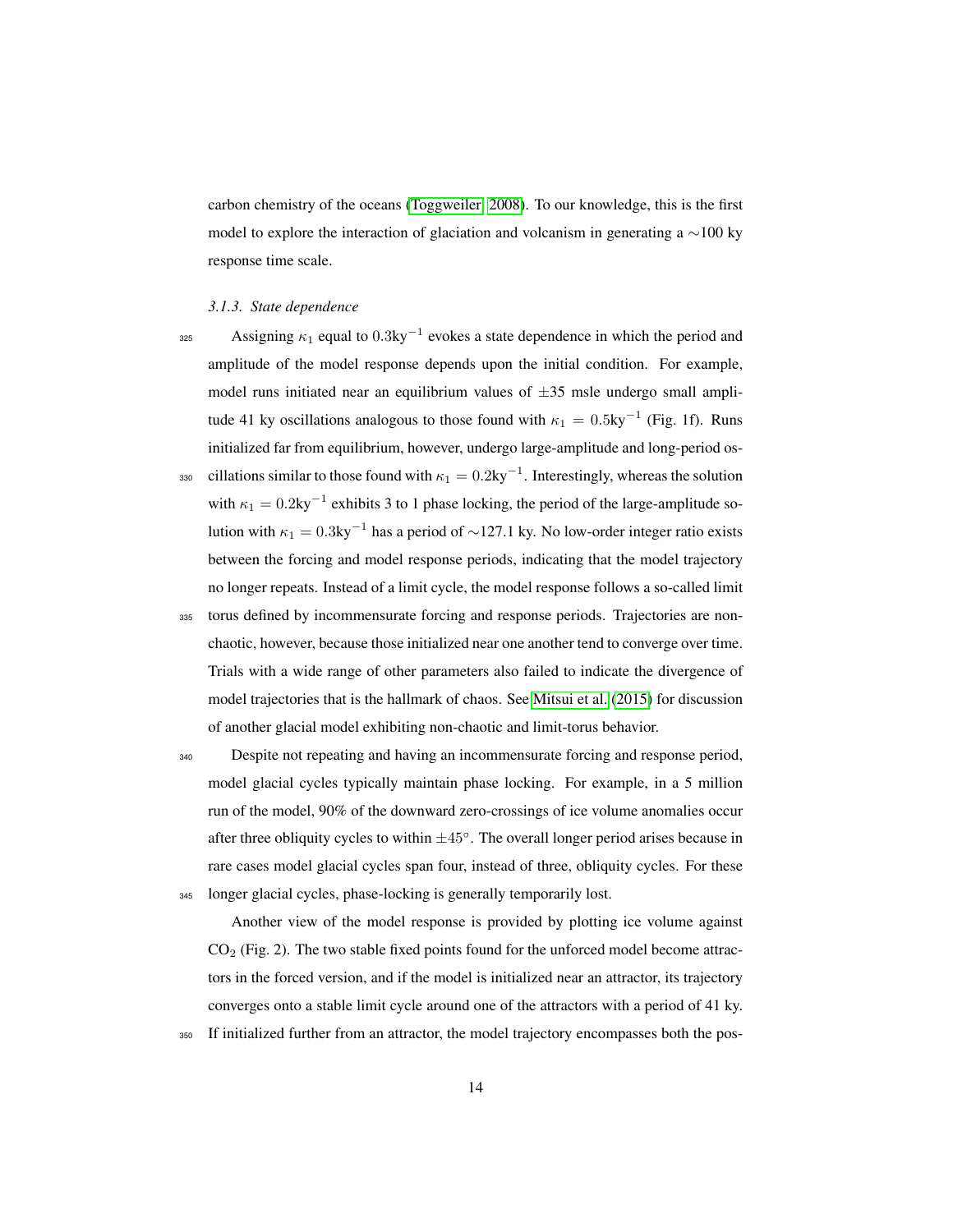itive and negative ice volume attractors in larger-amplitude and longer-period glacial cycles. State dependence arises from the delayed feedback term introducing different magnitude perturbations dependent on foregoing ice volume anomalies, and suggests that the system is capable of transitioning between different oscillatory regimes.

#### <sup>355</sup> *3.2. Full obliquity forcing*

As a final level of complexity, the model is driven by anomalies in obliquity variations [\(Laskar et al., 2004\)](#page-25-7). Obliquity cycle amplitudes range from 0.34◦ to 1.26◦ over the last 2 Ma, as determined using a complex demodulation. Initializing the model at 2 Ma with an ice volume of -35 msle leads to a trajectory initially having small-amplitude <sup>360</sup> 41 ky glacial cycles that transition toward larger-amplitude and longer-period glacial

cycles around 1.1 Ma. In phase space, the model initially orbits the small ice volume attractor before escaping into a larger amplitude orbit that encompasses both attractors (Fig. 3). The stages of the model response are considered in more detail below. Note that although the model is not itself chaotic, Earth's orbital configuration is chaotic <sup>365</sup> [\(Laskar et al., 2004\)](#page-25-7), and this fully-forced simulation inherits chaotic qualities.

# *3.2.1. 40 ky Early Pleistocene variability*

During the Early Pleistocene (from 2–1 Ma), model glacial cycles oscillate at 41 ky periods in the range of −35±10 msle, where negative values denote less ice volume and higher sea level relative to the Late-Pleistocene average. Temperature ranges over  $0.5\pm$ 370 0.5°C (Fig. 3). Both ice volume and temperature variations are smaller than indicated [b](#page-23-7)y early Pleistocene observational estimates by roughly a factor of two [\(Elderfield](#page-23-7) [et al., 2012;](#page-23-7) [Rohling et al., 2014\)](#page-28-5).  $CO_2$  ranges over  $10 \pm 10$  ppm, which is also small relative to a recent reconstruction [\(Martínez-Botí et al., 2015\)](#page-26-9), though orbital-scale amplitudes remain uncertain.

375 Model ice volume lags the obliquity forcing by 24°, on average, though nonlinearities in the response create phase anomalies with ice volume leading by as much as 40◦ at 1.74 Ma, when obliquity has an anomalously small amplitude, and lagging by as much 95° at 1.45 Ma, when obliquity has an anomalously large amplitude (Fig. 4a,b). Model variations in the phasing of the response relative to forcing imply that the com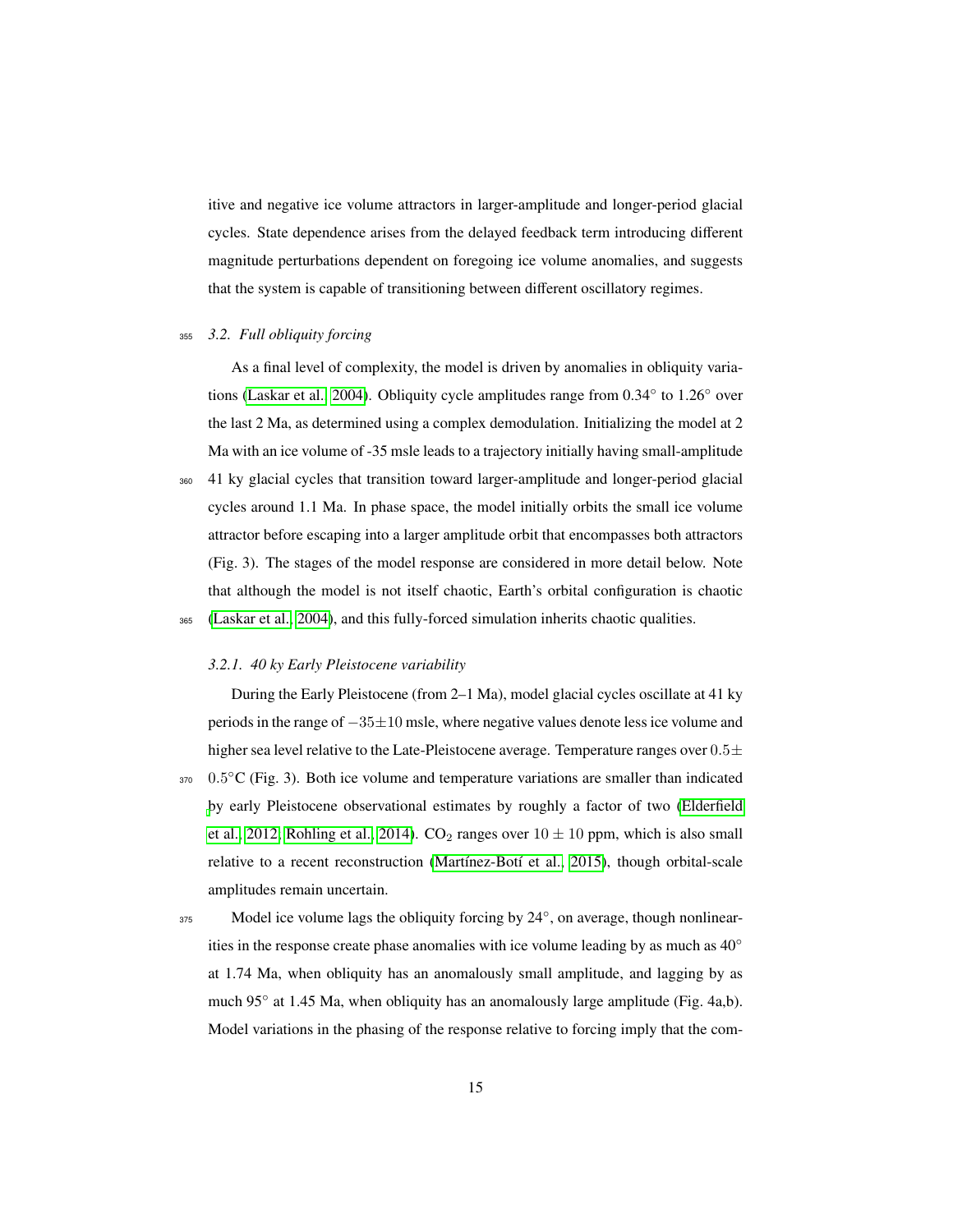<sup>380</sup> mon practice of estimating age through tuning a chronology to maintain a constant phase with orbital forcing may entail substantial timing errors, in this case of as much as  $\pm$ 7 ky. These uncertainties are, of course, in addition to others inherent to aligning [s](#page-28-6)ub-sampled sequences containing noise to a putative forcing signal (e.g. [Proistosescu](#page-28-6) [et al., 2012\)](#page-28-6).

#### <sup>385</sup> *3.2.2. Mid-Pleistocene Transition*

Previous studies have largely focussed on the Mid-Pleistocene Transition (MPT) as resulting from changes in boundary conditions, including glacial scouring of sedi[m](#page-22-8)ents increasing the frictional coupling of Laurentian glaciation with bedrock [\(Clark](#page-22-8) [et al., 2006\)](#page-22-8) or decreases in background atmospheric  $CO<sub>2</sub>$  concentrations activating <sup>390</sup> new sources of variability [\(Raymo et al., 1997;](#page-28-7) [Berger et al., 1999;](#page-21-7) [Raymo et al.,](#page-28-8) [2006\)](#page-28-8). In this simulation (Fig. 3a,b), 41 ky glacial cycles are perturbed by a string of large-amplitude obliquity cycles beginning near 1.4 Ma and ultimately transition toward larger-amplitude and longer-period glacial cycles at 1.1 Ma.

The model MPT occurs within the 1.25–0.70 Ma interval identified by [Clark et al.](#page-22-8) <sup>395</sup> [\(2006\)](#page-22-8), but the appearance of a progression in glacial statistics toward greater amplitude, longer period, and more asymmetric oscillations [\(Huybers, 2007\)](#page-23-8) is not captured. [I](#page-23-7)nstead, the transition is sharp, spanning a single orbital cycle, as found by [Elderfield](#page-23-7) [et al.](#page-23-7) [\(2012\)](#page-23-7) on the basis of records from individual marine sediment cores. A running spectral estimate of the model time series demonstrates a transition from variability

<sup>400</sup> dominated by 41 ky periods to one near 100 ky periods (Fig. 3c). Additional concentrations of energy exist at harmonics of the forcing and response periods that are introduced through model nonlinearities, for example, near frequencies of 2/41ky. The evolution of spectral properties also include the appearance of excess low frequency variability centered at about 1.4 Ma that is coincident with larger amplitude obliquity <sup>405</sup> cycles (Fig. 3d,e).

Obliquity modulations control MPT timing in the sense that a constant amplitude forcing produces no such transition in the model (e.g., Fig. 1f), but it is a form of threshold crossing that is also sensitive to other changes in model specification. Sensitivity to small changes in model parameters or forcing indicates, on the one hand, that transition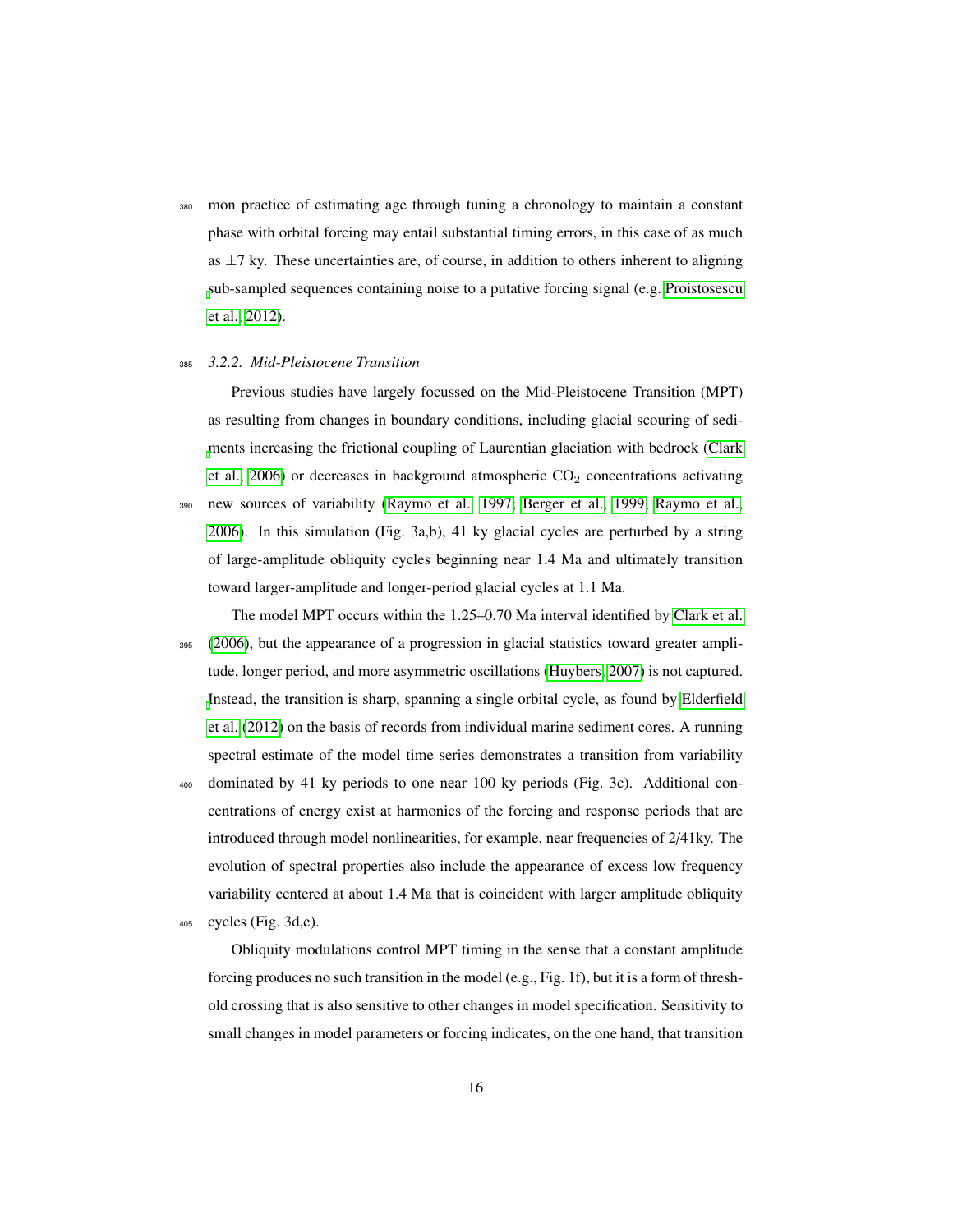<sup>410</sup> timing could be effectively stochastic [\(Crucifix, 2013\)](#page-22-7) and, on the other, that difficulty in identifying a specific orbital configuration associated with the mid-Pleistocene Transition (e.g. [Berger et al., 1999;](#page-21-7) [Clark et al., 2006\)](#page-22-8) does not necessarily rule out orbital variation as the underlying cause of the transition.

Other simple mathematical models have been proposed containing spontaneous <sup>415</sup> MPT-like events [\(Saltzman and Verbitsky, 1993;](#page-29-10) [Huybers, 2009\)](#page-24-8), though these tended to exhibit multiple transitions between 41 ky and ∼100 ky oscillatory regimes, seemingly difficult to reconcile with the long strings of 40 ky glacial cycles observed during the Early Pleistocene. Long integrations of Eq. 4, however, demonstrate a singular transition from early- to late-Pleistocene style glaciations, at least using the parameters <sup>420</sup> in Table 1.

# *3.2.3. 100 ky Late Pleistocene variability*

After the MPT, glacial cycles are characterized by anomalies in sea level ranging between  $0 \pm 60$  msle,  $CO_2$  between  $0 \pm 40$ ppm, and temperature of  $0 \pm 2$ °C. These amplitude are roughly consistent with magnitudes of glacial-interglacial variability in- $425$  ferred from models and coral records [\(Lambeck et al., 2014\)](#page-25-8),  $CO<sub>2</sub>$  variations found in ice core measurements [\(Petit et al., 1999\)](#page-27-9), and global temperature changes inferred from models [\(Schneider von Deimling et al., 2006\)](#page-22-9) and observations [\(Elderfield et al.,](#page-23-7) [2012\)](#page-23-7). Although model glacial cycles typically span just over three obliquity cycles, ranging from 124 ky to 132 ky, two cycles are approximately 150 ky and excede those <sup>430</sup> observed for late Pleistocene glacial cycles.

Temperature and  $CO<sub>2</sub>$  variations are closely in phase with one another because of strong linear coupling (Eqs. 2,3), but influences from orbital forcing and ice volume cause temperature to lead  $CO<sub>2</sub>$  by as much as 400 years during deglaciations (Fig. 4c,d). Model temperature leads  $CO<sub>2</sub>$  because it is directly influenced by orbital

 $435$  forcing, whereas  $CO<sub>2</sub>$  is indirectly influenced by orbital variations through a slow ice volume response. Although the degree to which model temperature can be equated with regional variations in Antarctica is questionable, these results are roughly consistent with Antarctic ice core studies, being somewhat smaller than the  $800 \pm 200$  lead estimated by [Caillon et al.](#page-21-8) [\(2003\)](#page-21-8) for termination three and somewhat larger than es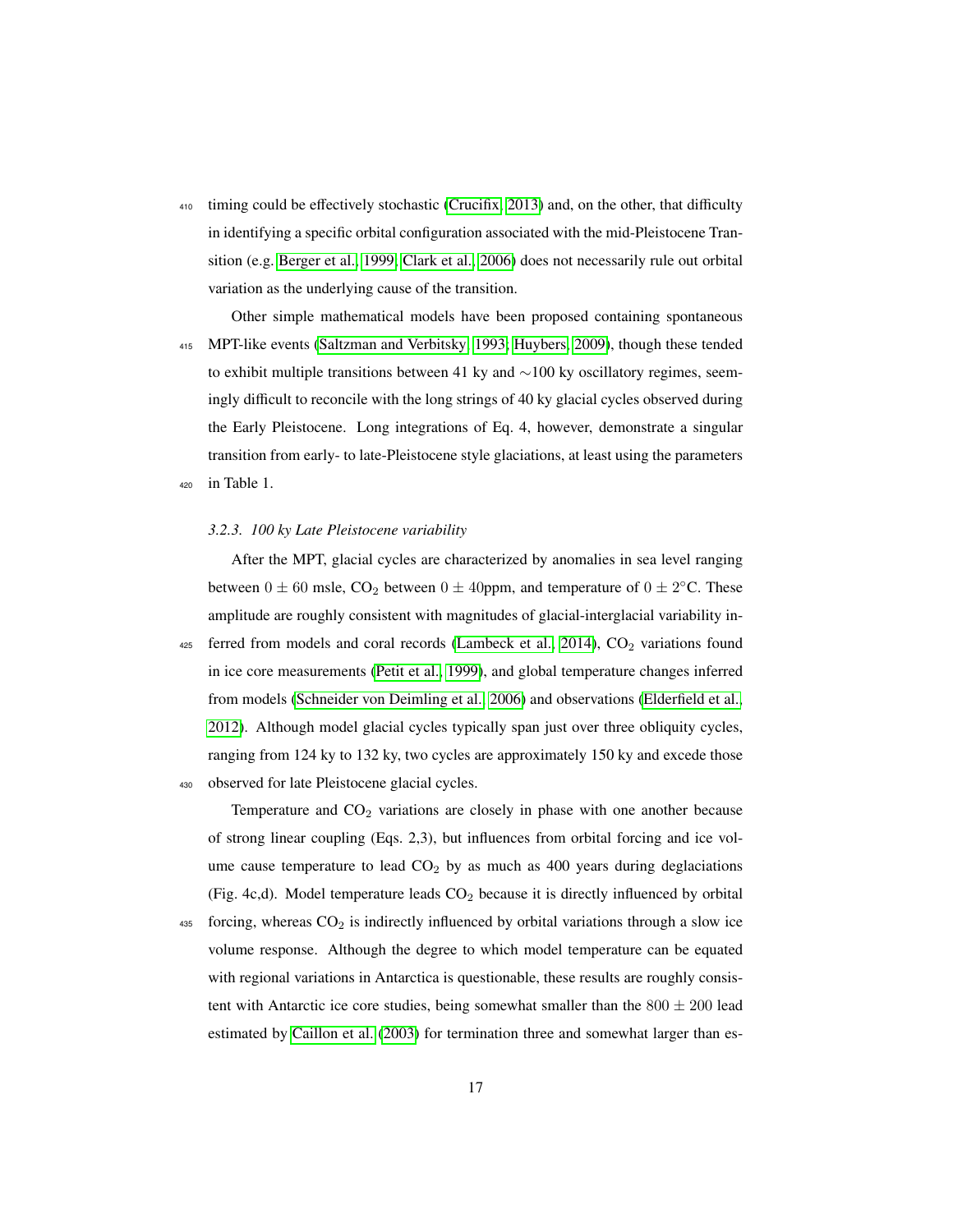<sup>440</sup> timates by [Pedro et al.](#page-27-0) [\(2012\)](#page-27-0) and [Parrenin et al.](#page-27-1) [\(2013\)](#page-27-1) for most portions of the last deglaciation.

#### 4. Further discussion and conclusion

The model is rather simplistic. Absence of cryosphere, ocean-atmosphere, and ridge and arc dynamics, as well as lack of carbon chemistry, make it at best a toy ca-<sup>445</sup> pable of illustrating certain features of glacial cycle dynamics. Foremost, the model illustrates that a delayed negative feedback may have an important influence upon the dynamics of glacial cycles, potentially accounting for the transition to ∼100 ky oscillations during the late Pleistocene. In considering the plausibility of this model for explaining Late Pleistocene glacial cycles, it useful to further consider its sensitivity to <sup>450</sup> different choices of parameters and how it might be further tested.

# *4.1. Parameter sensitivity*

Characterizing the sensitivity of the model to changes in parameters is relevant both from the perspective of stability and plausibility with respect to observations. The metric focussed on is the dominant period of variability, assessed as the most energetic <sup>455</sup> Fourier component in 2 Ma integrations of the model. Sinusoidal forcing is adopted in order to obtain a more uniform time scale of response. Note that this period can differ from the interval over which the system repeats because of the potential for minor alterations in features of an oscillation, or instances of atypically short or long cycles.

The model period is sensitive to plausible changes in the magnitude and delay asso-460 ciated with  $\kappa_2$ . Increasing the magnitude of  $\kappa_2$  and decreasing the delay generally leads to shorter period oscillations, with a sharp transition between 41 ky and longer-period glacial cycles that is primarily controlled by  $\kappa_2$ . There are also longer but still discrete steps within the longer-period regime that are more sensitive to the delay (Fig. 5a).

The model could be brought into a regime with 100 ky glacial cycles, for example, <sup>465</sup> by increasing  $\kappa_2$  from 0.12 ky<sup>-1</sup> to 0.17 ky<sup>-1</sup> and decreasing δ from 50 ky to 40 ky. [A](#page-21-6)lthough values adopted herein are restricted to those explicitly considered by [\(Burley](#page-21-6) [and Katz, 2015\)](#page-21-6), extrapolation from their sensitivity studies indicate that increasing the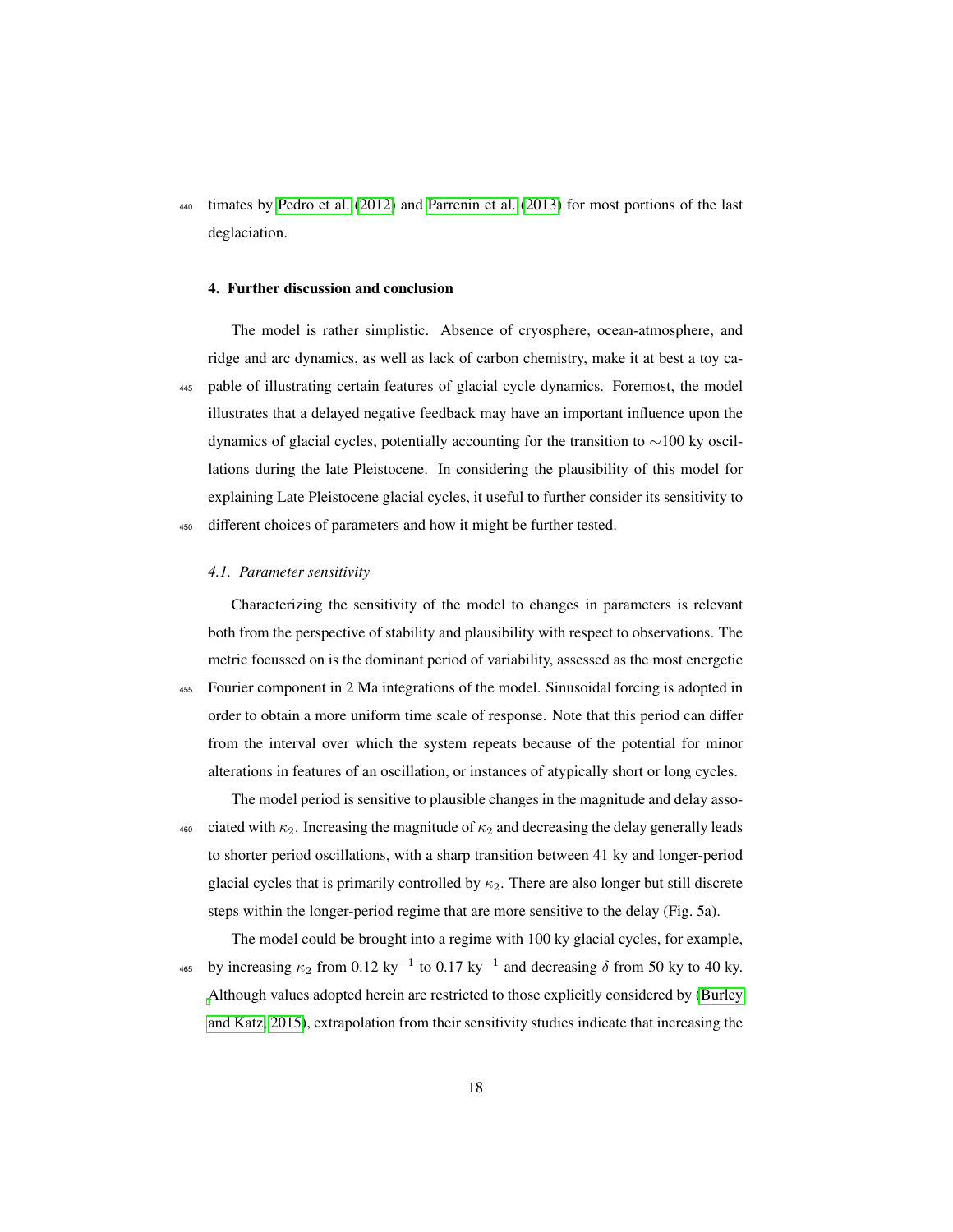10−<sup>11</sup> m<sup>2</sup> mantle permeability by less than an order of magnitude would generate ridge feedbacks resulting in 100 ky glacial cycles. Such values would still be consistent with <sup>470</sup> experimentally estimated values of permeability [\(Connolly et al., 2009;](#page-22-4) [Miller et al.,](#page-26-6) [2014\)](#page-26-6).

A similar assessment of model sensitivity to varying  $\kappa_1$  and  $\kappa_2$  indicates that increasing  $\kappa_1$  leads to decreases in period, but that all values of  $\kappa_1$  and  $\kappa_2$  give glacial cycles that are somewhat longer than 100 ky when other parameters are held constant <sup>475</sup> (Fig. 5b). These sensitivity studies also emphasize how small volcanic feedback contributions from ridge volcanism are generally sufficient to cause the system to oscillate

at periods that are multiples of the forcing. Simulations presented so far have a single delay time, whereas delays will vary substantially according to ocean spreading rate [\(Burley and Katz, 2015\)](#page-21-6). Assuming mantle 480 permeability values of  $10^{-11}$ m<sup>2</sup>, [Burley and Katz](#page-21-6) [\(2015\)](#page-21-6) estimate that emissions would be distributed over an approximately 60 ky triangular pulse. Further analyses distributing delays triangularly between 20ky and 80ky produce similar oscillation, including similar magnitudes and retaining a transition from 41 ky to longer-period and largeramplitude glacial cycles at about 1.1 Ma, but with the period of late-Pleistocene glacial

<sup>485</sup> cycles tending to increase. Consideration of distributed delays thus further indicates the importance of a smaller delay for ridge  $CO<sub>2</sub>$  emissions for purposes of matching observations. Alternatively, shorter time scales might emerge if the model were made more realistic, for example, through including ice dynamics that allow for rapid deglaciations.

# <sup>490</sup> *4.2. Testability*

The assumption of increased  $CO<sub>2</sub>$  emissions from subaerial volcanism following deglaciation is supported by previous assessments of global-scale volcanic activity [\(Kutterolf et al., 2013;](#page-25-3) [Watt et al., 2012;](#page-30-2) [Brown et al., 2014\)](#page-21-4), but accurately quantifying this feedback requires further development. The relationship between regional <sup>495</sup> ice unloading and changes in volcanism is only documented in detail for isolated systems [\(Bacon and Lanphere, 2006;](#page-20-3) [Rawson et al., 2015\)](#page-28-9). The seeming impossibility of comprehensively mapping volcanism over the Quaternary also points to the utility of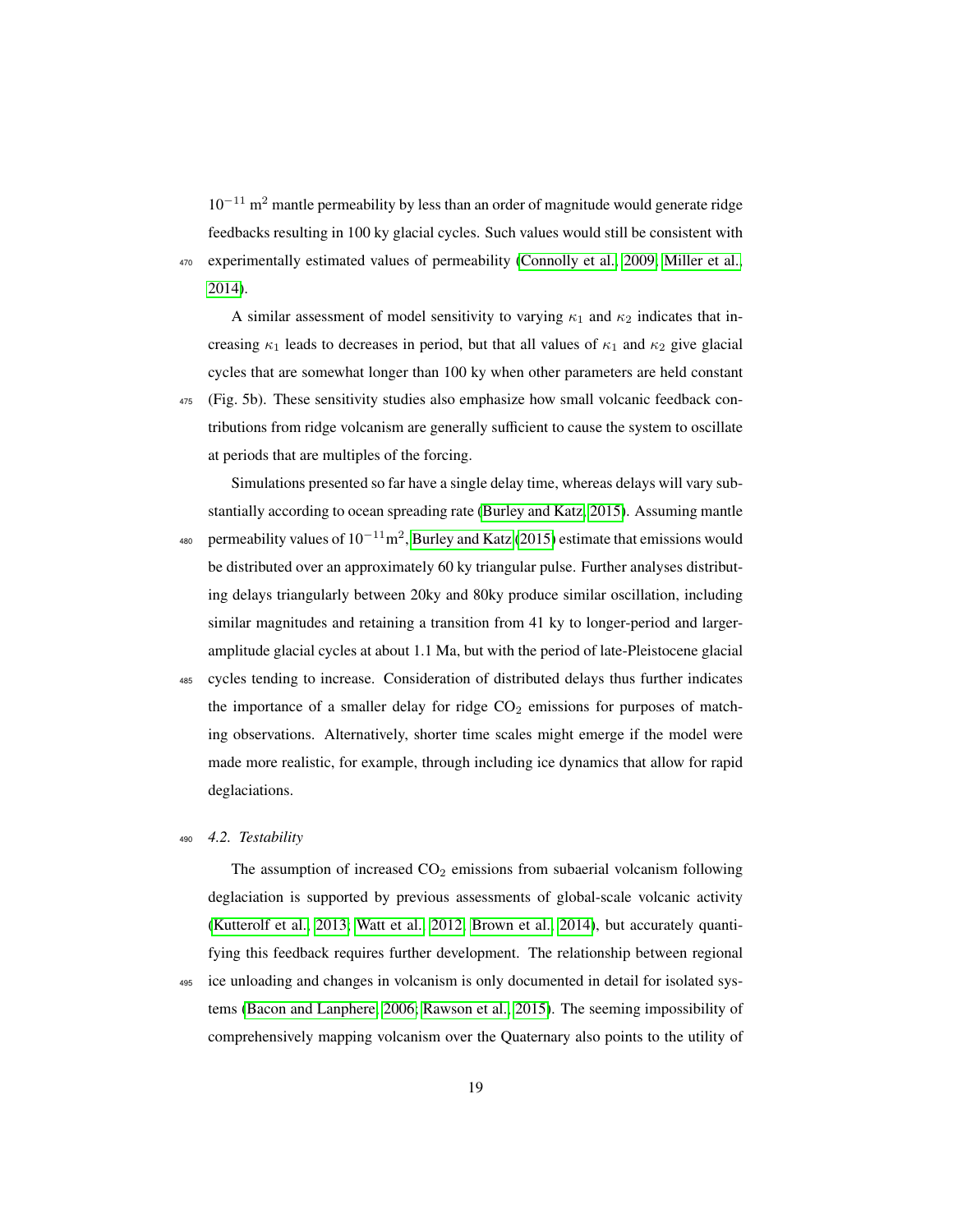further developing methods to correct for observational bias [\(Deligne et al., 2010\)](#page-22-10). Improved observational constraints on the relationship between eruptions and emissions

 $500$  of  $CO<sub>2</sub>$  [\(Cartigny et al., 2008\)](#page-21-9), to include contributions from passive eruptions and intrusive emplacement of magma [\(Allard et al., 1994\)](#page-20-7), will also aid in determining the climate significance of anomalies in volcanism. Finally, improved modeling of how surface loads influence eruption timing and composition (e.g. [Geyer and Bindeman,](#page-23-9) [2011\)](#page-23-9) will improve opportunities for comparing simulations against eruption data and  $505$  may provide a basis for better inferring net  $CO<sub>2</sub>$  emission.

Similarly, the representation of a delayed  $CO<sub>2</sub>$  response from mid-ocean ridge volcanism is supported by sediment core records from near ridges [\(Lund et al., 2016\)](#page-25-4), bathymetric analyses at individual ridge locations [\(Crowley et al., 2015\)](#page-22-2), observations and models of Icelandic volcanism [\(Maclennan et al., 2002\)](#page-26-4), and models applicable to

- <sup>510</sup> mid-ocean ridges generally [\(Burley and Katz, 2015\)](#page-21-6). Further development is, nonetheless, critical to constraining this potential influence upon glacial cycles. Continued analysis of ridge bathymetry and sediment core data will elucidate whether anomalies are global, how spreading rate influences magmatic response, and may help constrain mantle permeability. Also relevant are efforts to better determine the magnitude and
- $515$  timing of  $CO<sub>2</sub>$  emissions at ridges in response to sea level anomalies, to include bet[t](#page-26-6)er constraining the rate at which melt upwells at ridges [\(Connolly et al., 2009;](#page-22-4) [Miller](#page-26-6) [et al., 2014\)](#page-26-6), and accounting for the influence of  $CO<sub>2</sub>$  concentrations on viscosity and other mantle melt characteristics beneath mid-ocean ridges [\(Kono et al., 2014\)](#page-25-9).

The model presented here represents variations in glaciation and atmospheric  $CO<sub>2</sub>$ <sup>520</sup> as fundamentally linked, amplifying changes through an immediate postive feedback and oscillating at 100 ky time scales because of a delayed negative feedback. The novelty of this model stems conceptually from invoking volcanic contributions from both subaerial and submarine volcanism, and dynamically from positing that late-Pleistocene glacial cycles represent a transition to delayed oscillations. Models of

 $525$  glacial-interglacial  $CO<sub>2</sub>$  variations that depend on ocean storage have been assessed in light of continuing improvement in our understanding of how carbon circulates amongst the oceans, atmosphere, and terrestrial biosphere. Similarly, it is anticipated that the volcanic processes represented in this simple model will be tested in light of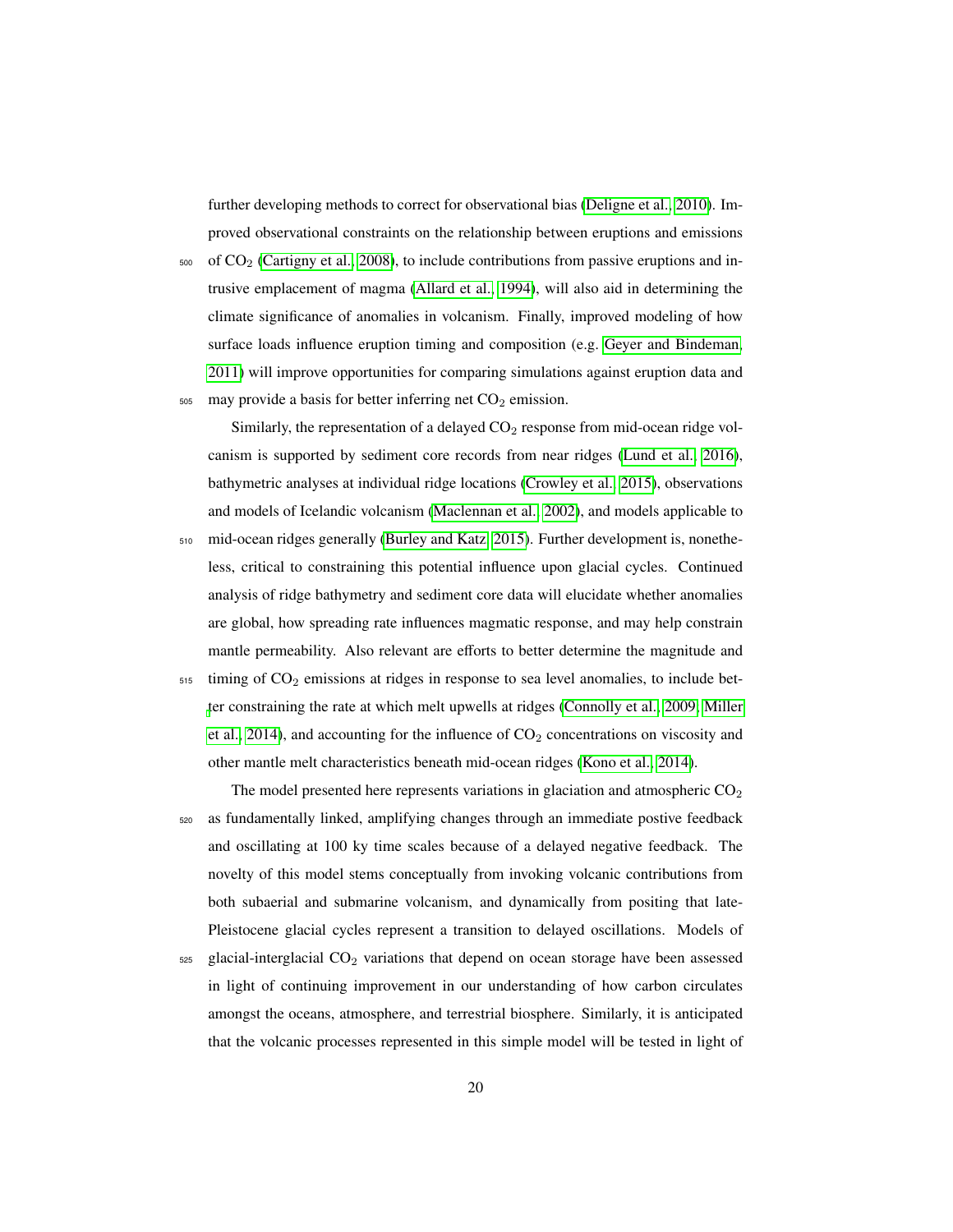improved understanding of the circulation of carbon in the solid earth.

#### <span id="page-20-5"></span><sup>530</sup> References

- Adams, J.M., Faure, H., 1998. A new estimate of changing carbon storage on land since the last glacial maximum, based on global land ecosystem reconstruction. Global and Planetary Change 16, 3–24.
- <span id="page-20-7"></span><span id="page-20-6"></span>Allard, P., Carbonnelle, J., Metrich, N., Loyer, H., Zettwoog, P., 1994. Sulphur output <sup>535</sup> and magma degassing budget of stromboli volcano. Nature 368, 326–330.
	- Alt, J.C., Teagle, D.A., 1999. The uptake of carbon during alteration of ocean crust. Geochimica et Cosmochimica Acta 63, 1527–1535.
- <span id="page-20-4"></span><span id="page-20-0"></span>Anderson, R., Ali, S., Bradtmiller, L., Nielsen, S., Fleisher, M., Anderson, B., Burckle, L., 2009. Wind-driven upwelling in the southern ocean and the deglacial rise in <sup>540</sup> atmospheric co2. science 323, 1443–1448.
	-
	- Archer, D., Eby, M., Brovkin, V., Ridgwell, A., Cao, L., Mikolajewicz, U., Caldeira, K., Matsumoto, K., Munhoven, G., Montenegro, A., et al., 2009. Atmospheric lifetime of fossil fuel carbon dioxide. Annual Review of Earth and Planetary Sciences 37, 117.
- <span id="page-20-2"></span><sup>545</sup> Arrhenius, S., 1896. On the influence of carbonic acid in the air upon the temperature of the ground. The London, Edinburgh, and Dublin Philosophical Magazine and Journal of Science 41, 237–276.
- <span id="page-20-3"></span><span id="page-20-1"></span>Arrhenius, S., Holden, E.S., 1897. On the influence of carbonic acid in the air upon the temperature of the earth. Publications of the Astronomical Society of the Pacific 9, <sup>550</sup> 14–24.
	- Bacon, C.R., Lanphere, M.A., 2006. Eruptive history and geochronology of mount mazama and the crater lake region, oregon. Geological Society of America Bulletin 118, 1331–1359.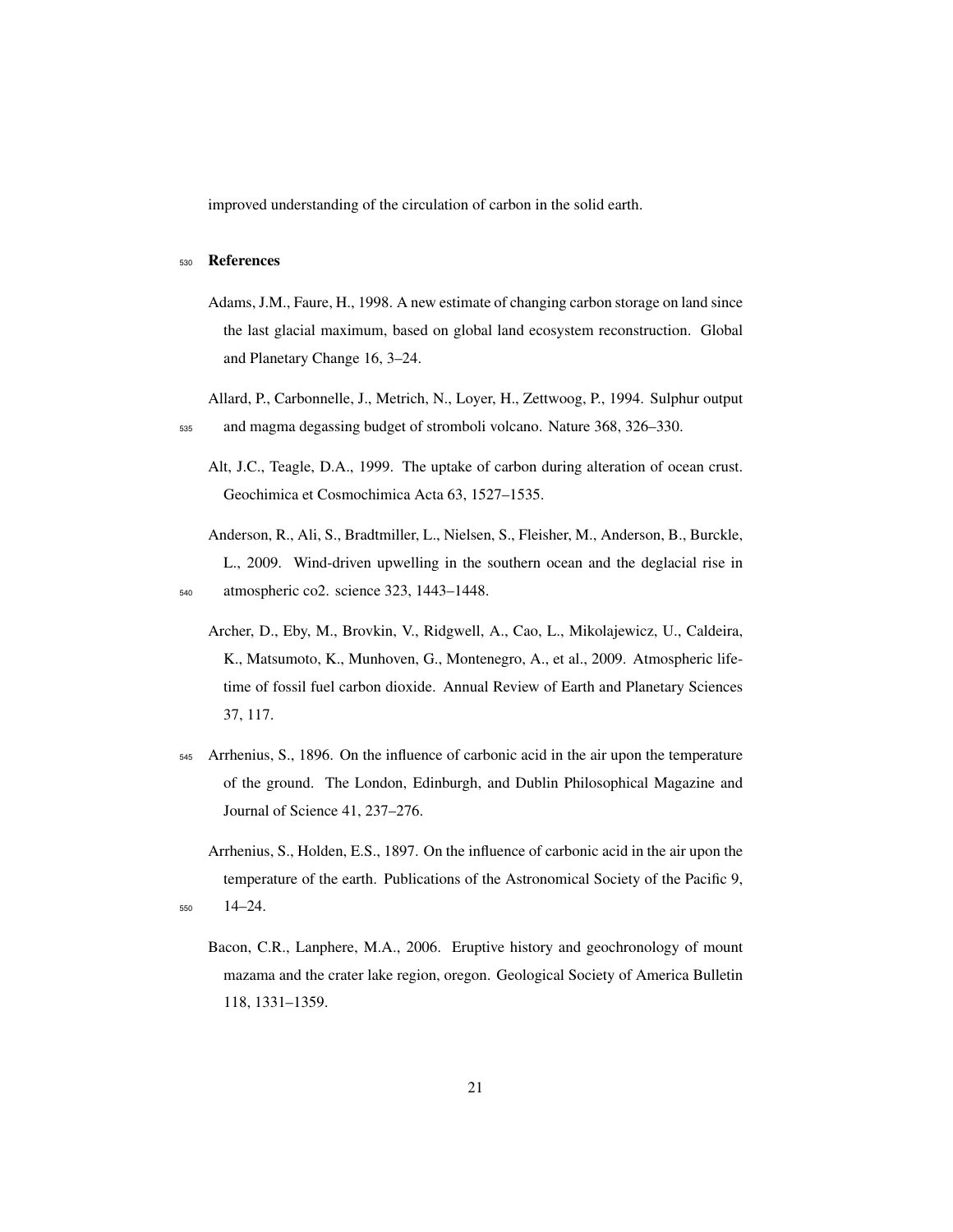<span id="page-21-5"></span>Befus, K.S., Manga, M., Gardner, J.E., Williams, M., 2015. Ascent and emplacement

<sup>555</sup> dynamics of obsidian lavas inferred from microlite textures. Bulletin of Volcanology 77, 1–17.

<span id="page-21-7"></span>Berger, A., Li, X., Loutre, M.F., 1999. Modelling northern hemisphere ice volume over the last 3ma. Quaternary Science Reviews 18, 1–11.

<span id="page-21-1"></span>Broecker, W., Clark, E., Barker, S., 2008. Near constancy of the pacific ocean surface

<sup>560</sup> to mid-depth radiocarbon-age difference over the last 20 kyr. Earth and Planetary Science Letters 274, 322–326.

<span id="page-21-0"></span>Broecker, W.S., 2013. What Drives Glacial Cycles? Eldigio Press.

- <span id="page-21-2"></span>Broecker, W.S., Yu, J., Putnam, A.E., 2015. Two contributors to the glacial  $\cos_2$  decline. Earth and Planetary Science Letters 429, 191–196.
- <span id="page-21-4"></span><sup>565</sup> Brown, S.K., Crosweller, H.S., Sparks, R.S.J., Cottrell, E., Deligne, N.I., Guerrero, N.O., Hobbs, L., Kiyosugi, K., Loughlin, S.C., Siebert, L., et al., 2014. Characterisation of the quaternary eruption record: analysis of the large magnitude explosive volcanic eruptions (lameve) database. Journal of Applied Volcanology 3, 5.

<span id="page-21-3"></span>Bryson, R., Bryson, R., Ruter, A., 2006. A calibrated radiocarbon database of late <sup>570</sup> quaternary volcanic eruptions. eEarth Discussions 1, 123–134.

- <span id="page-21-6"></span>Burley, J., Katz, R.F., 2015. Variations in mid-ocean ridge co2 emissions driven by glacial cycles. arXiv preprint arXiv:1503.02308 .
- <span id="page-21-9"></span><span id="page-21-8"></span>Caillon, N., Severinghaus, J.P., Jouzel, J., Barnola, J.M., Kang, J., Lipenkov, V.Y., 2003. Timing of atmospheric co2 and antarctic temperature changes across termina-<sup>575</sup> tion iii. Science 299, 1728–1731.
	- Cartigny, P., Pineau, F., Aubaud, C., Javoy, M., 2008. Towards a consistent mantle carbon flux estimate: Insights from volatile systematics (h 2 o/ce,  $\delta d$ , co 2/nb) in the north atlantic mantle (14 n and 34 n). Earth and Planetary Science Letters 265, 672–685.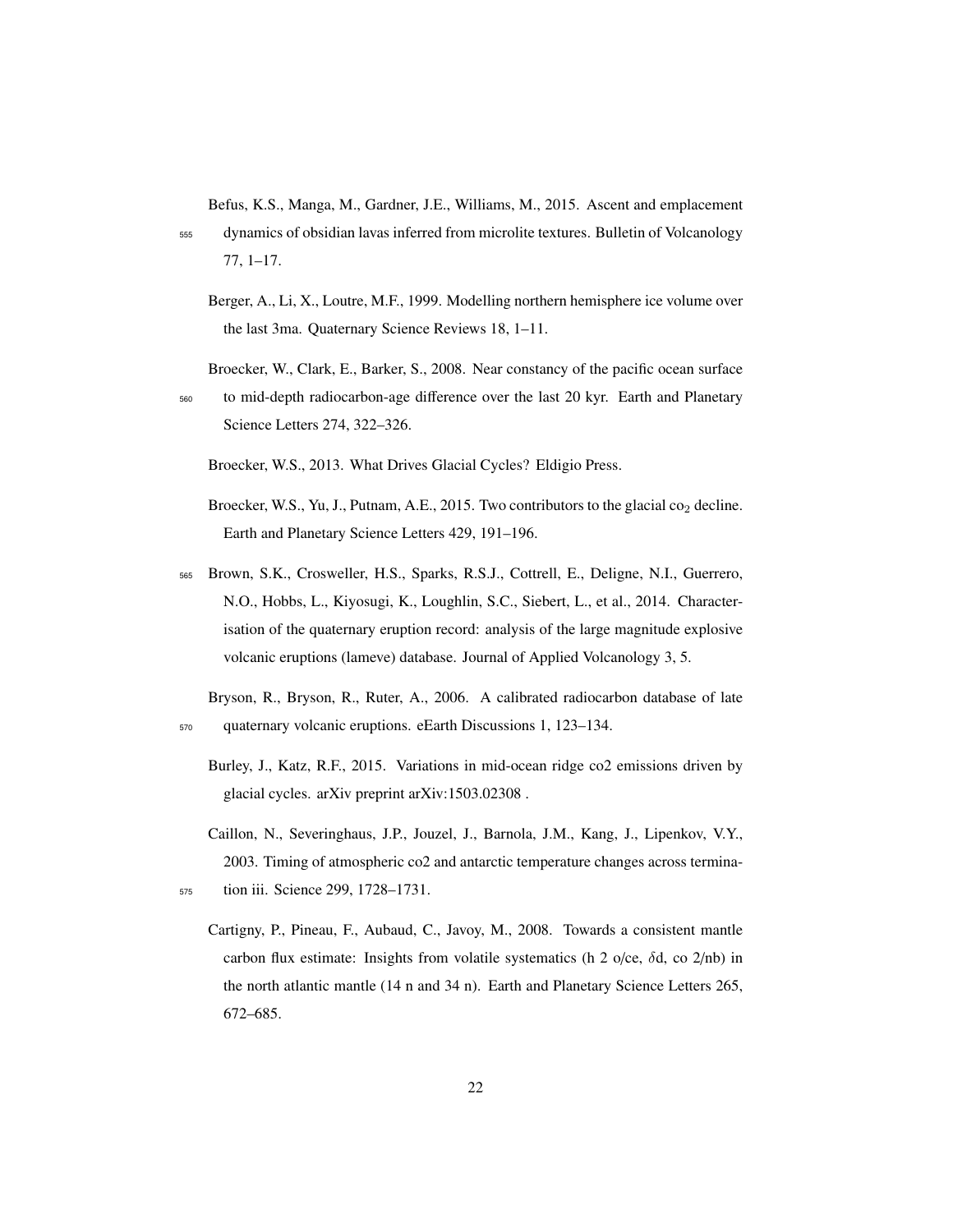<span id="page-22-5"></span><sup>580</sup> Ciais, P., Tagliabue, A., Cuntz, M., Bopp, L., Scholze, M., Hoffmann, G., Lourantou, A., Harrison, S.P., Prentice, I., Kelley, D., et al., 2012. Large inert carbon pool in the terrestrial biosphere during the last glacial maximum. Nature Geoscience 5, 74–79.

<span id="page-22-8"></span>Clark, P.U., Archer, D., Pollard, D., Blum, J.D., Rial, J.A., Brovkin, V., Mix, A.C., Pisias, N.G., Roy, M., 2006. The middle pleistocene transition: characteristics,

- <span id="page-22-4"></span><sup>585</sup> mechanisms, and implications for long-term changes in atmospheric pco 2. Quaternary Science Reviews 25, 3150–3184.
	- Connolly, J.A., Schmidt, M.W., Solferino, G., Bagdassarov, N., 2009. Permeability of asthenospheric mantle and melt extraction rates at mid-ocean ridges. Nature 462, 209–212.
- <span id="page-22-2"></span><span id="page-22-1"></span><sup>590</sup> Crowley, J.W., Katz, R.F., Huybers, P., Langmuir, C.H., Park, S.H., 2015. Glacial cycles drive variations in the production of oceanic crust. Science 347, 1237–1240.
	- Crowley, T.J., 1995. Ice age terrestrial carbon changes revisited. Global Biogeochemical Cycles 9, 377–389.

<span id="page-22-7"></span>Crucifix, M., 2013. Why could ice ages be unpredictable? Climate of the Past 9, <sup>595</sup> 2253–2267.

- <span id="page-22-6"></span>Curry, W.B., Duplessy, J.C., Labeyrie, L., Shackleton, N.J., 1988. Changes in the distribution of  $\delta$ 13c of deep water  $\sigma$ co2 between the last glaciation and the holocene. Paleoceanography 3, 317–341.
- <span id="page-22-9"></span><span id="page-22-3"></span>Dasgupta, R., Hirschmann, M.M., 2010. The deep carbon cycle and melting in earth's <sup>600</sup> interior. Earth and Planetary Science Letters 298, 1–13.
	- Schneider von Deimling, T., Ganopolski, A., Held, H., Rahmstorf, S., 2006. How cold was the last glacial maximum? Geophysical Research Letters 33.
	- Deligne, N., Coles, S., Sparks, R., 2010. Recurrence rates of large explosive volcanic eruptions. Journal of Geophysical Research: Solid Earth (1978–2012) 115.
- <span id="page-22-10"></span><span id="page-22-0"></span><sup>605</sup> Doughty, A.M., Schaefer, J.M., Putnam, A.E., Denton, G.H., Kaplan, M.R., Barrell, D.J., Andersen, B.G., Kelley, S.E., Finkel, R.C., Schwartz, R., 2015. Mismatch of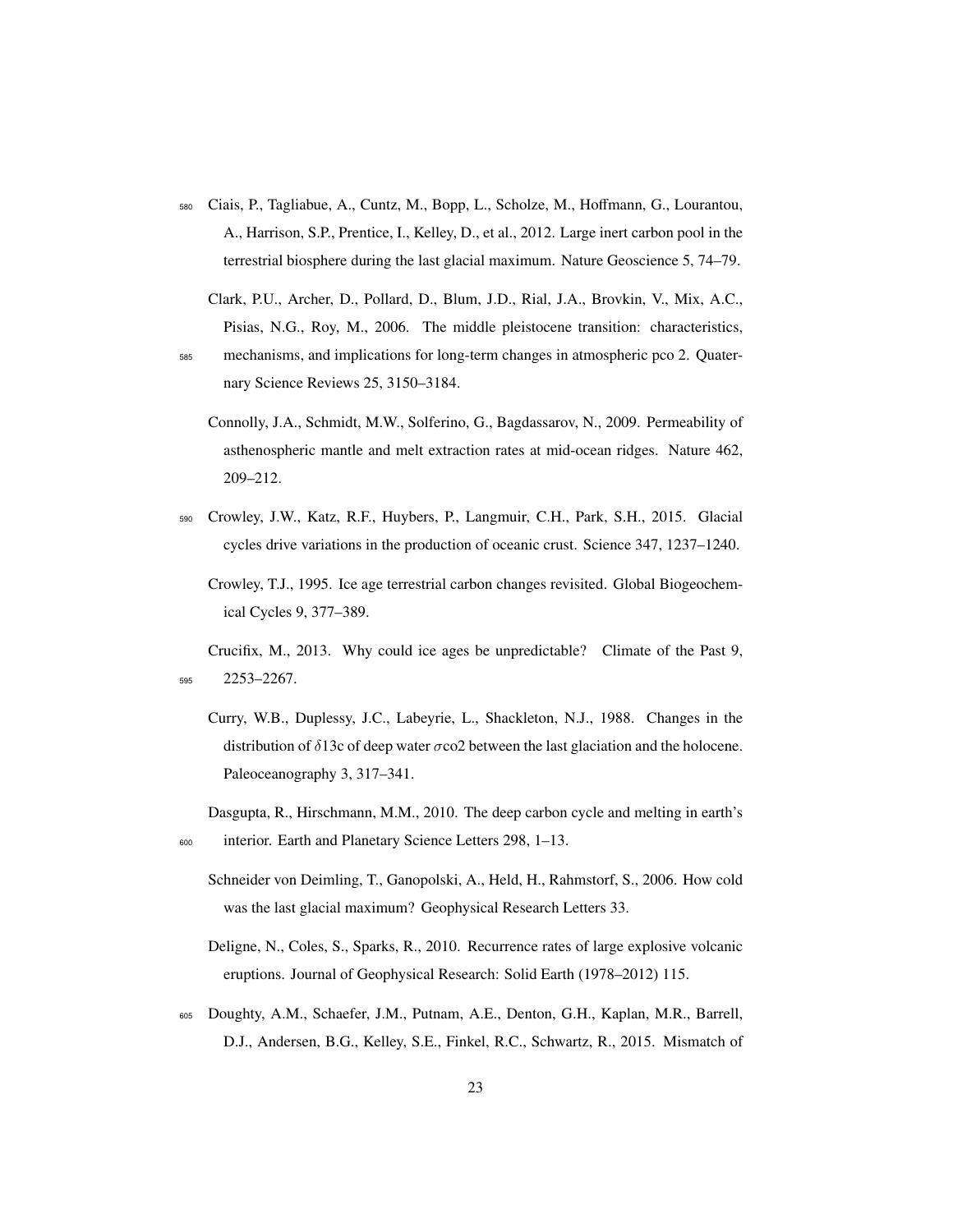glacier extent and summer insolation in southern hemisphere mid-latitudes. Geology 43, 407–410.

<span id="page-23-3"></span>Duplessy, J., Shackleton, N., Fairbanks, R., Labeyrie, L., Oppo, D., Kallel, N., 1988.

- <span id="page-23-7"></span><sup>610</sup> Deepwater source variations during the last climatic cycle and their impact on the global deepwater circulation. Paleoceanography 3, 343–360.
	- Elderfield, H., Ferretti, P., Greaves, M., Crowhurst, S., McCave, I., Hodell, D., Piotrowski, A., 2012. Evolution of ocean temperature and ice volume through the mid-pleistocene climate transition. Science 337, 704–709.
- <span id="page-23-5"></span><span id="page-23-1"></span><sup>615</sup> Ferrari, R., Jansen, M.F., Adkins, J.F., Burke, A., Stewart, A.L., Thompson, A.F., 2014. Antarctic sea ice control on ocean circulation in present and glacial climates. Proceedings of the National Academy of Sciences 111, 8753–8758.
	- Frogner, P., Gíslason, S.R., Óskarsson, N., 2001. Fertilizing potential of volcanic ash in ocean surface water. Geology 29, 487–490.
- <span id="page-23-9"></span><span id="page-23-2"></span>620 Gebbie, G., Peterson, C.D., Lisiecki, L.E., Spero, H.J., 2015. Global-mean marine  $\delta$ 13 c and its uncertainty in a glacial state estimate. Quaternary Science Reviews 125, 144–159.
	- Geyer, A., Bindeman, I., 2011. Glacial influence on caldera-forming eruptions. Journal of Volcanology and Geothermal Research 202, 127–142.
- <span id="page-23-4"></span><span id="page-23-0"></span><sup>625</sup> Gildor, H., Tziperman, E., Toggweiler, J., 2002. Sea ice switch mechanism and glacialinterglacial co2 variations. Global Biogeochemical Cycles 16, 6–1.
	- Gillis, K., Coogan, L., 2011. Secular variation in carbon uptake into the ocean crust. Earth and Planetary Science Letters 302, 385–392.
- <span id="page-23-8"></span><span id="page-23-6"></span>Hays, J., Imbrie, J., Shackleton, N., 1976. Variations in the earth's orbit: Pacemaker of <sup>630</sup> the ice ages. Science (New York, NY) 194, 1121–1132.
	- Huybers, P., 2007. Glacial variability over the last two million years: an extended depth-derived agemodel, continuous obliquity pacing, and the pleistocene progression. Quaternary Science Reviews 26, 37–55.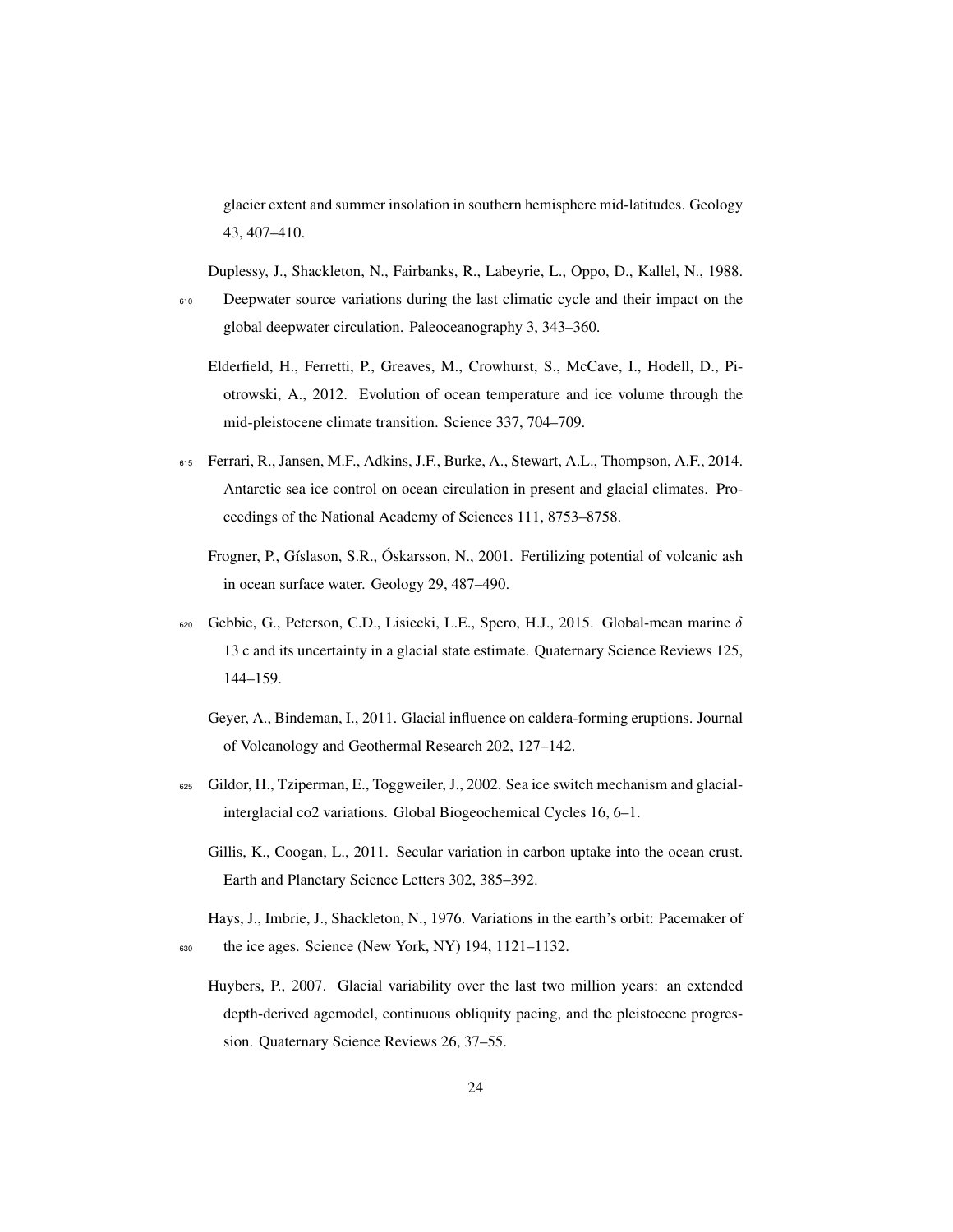<span id="page-24-8"></span>Huybers, P., 2009. Pleistocene glacial variability as a chaotic response to obliquity <sup>635</sup> forcing. Climate of the Past 5.

- <span id="page-24-6"></span>Huybers, P., 2011. Combined obliquity and precession pacing of late pleistocene deglaciations. Nature 480, 229–232.
- Huybers, P., Langmuir, C., 2009. Feedback between deglaciation, volcanism, and atmospheric co 2. Earth and Planetary Science Letters 286, 479–491.
- <span id="page-24-5"></span><span id="page-24-4"></span><sup>640</sup> Huybers, P., Wunsch, C., 2005. Obliquity pacing of the late pleistocene glacial terminations. Nature 434, 491–494.
	- Huygens, C., 1986. The pendulum clock, 1673. Trans RJ Blackwell, The Iowa State University Press .

<span id="page-24-7"></span>Imbrie, J., Imbrie, J.Z., 1980. Modeling the climatic response to orbital variations. 645 Science 207, 943-953.

- <span id="page-24-0"></span>Jaccard, S., Hayes, C.T., Martínez-García, A., Hodell, D., Anderson, R.F., Sigman, D., Haug, G., 2013. Two modes of change in southern ocean productivity over the past million years. Science 339, 1419–1423.
- <span id="page-24-3"></span><span id="page-24-1"></span>Jellinek, A.M., Manga, M., Saar, M.O., 2004. Did melting glaciers cause volcanic <sup>650</sup> eruptions in eastern california? probing the mechanics of dike formation. Journal of Geophysical Research: Solid Earth (1978–2012) 109.
	- Kaplan, J.O., Prentice, I.C., Knorr, W., Valdes, P.J., 2002. Modeling the dynamics of terrestrial carbon storage since the last glacial maximum. Geophysical Research Letters 29.
- <span id="page-24-2"></span><sup>655</sup> Kelemen, P., Hirth, G., Shimizu, N., Spiegelman, M., Dick, H., 1997. A review of melt migration processes in the adiabatically upwelling mantle beneath oceanic spreading ridges. Philosophical Transactions of the Royal Society of London A: Mathematical, Physical and Engineering Sciences 355, 283–318.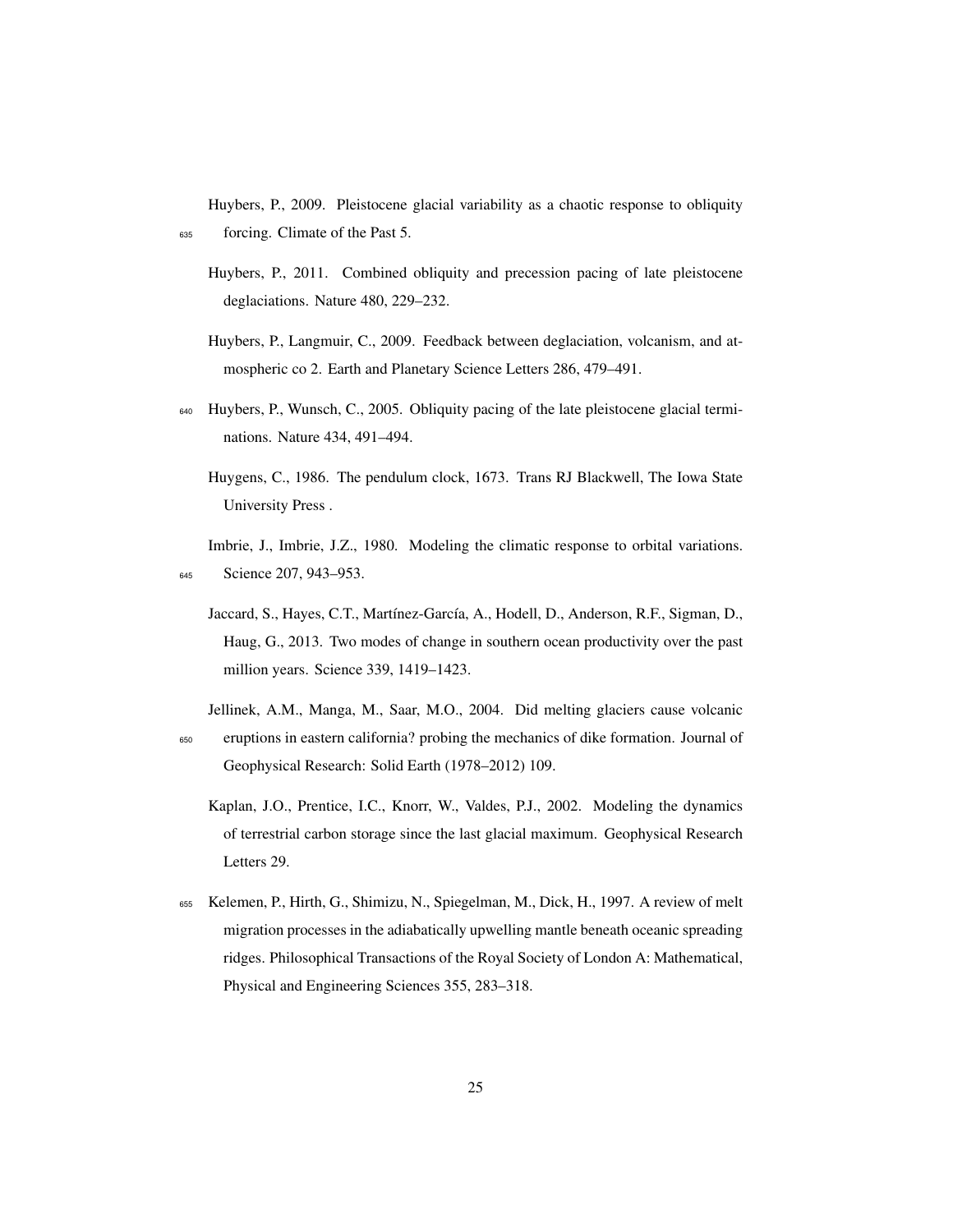<span id="page-25-0"></span>Kelly, M.A., Russell, J.M., Baber, M.B., Howley, J.A., Loomis, S.E., Zimmerman, S.,

- <span id="page-25-9"></span><sup>660</sup> Nakileza, B., Lukaye, J., 2014. Expanded glaciers during a dry and cold last glacial maximum in equatorial east africa. Geology 42, 519–522.
	- Kono, Y., Kenney-Benson, C., Hummer, D., Ohfuji, H., Park, C., Shen, G., Wang, Y., Kavner, A., Manning, C.E., 2014. Ultralow viscosity of carbonate melts at high pressures. Nature communications 5.
- <span id="page-25-5"></span><span id="page-25-3"></span><sup>665</sup> Kump, L., Alley, R.B., 1994. Global chemical weathering on glacial time scales. Material Fluxes on the Surface of the Earth , 46–60.
	- Kutterolf, S., Jegen, M., Mitrovica, J.X., Kwasnitschka, T., Freundt, A., Huybers, P.J., 2013. A detection of milankovitch frequencies in global volcanic activity. Geology 41, 227–230.
- <span id="page-25-8"></span><sup>670</sup> Lambeck, K., Rouby, H., Purcell, A., Sun, Y., Sambridge, M., 2014. Sea level and global ice volumes from the last glacial maximum to the holocene. Proceedings of the National Academy of Sciences 111, 15296–15303.
- <span id="page-25-7"></span><span id="page-25-1"></span>Laskar, J., Correia, A., Gastineau, M., Joutel, F., Levrard, B., Robutel, P., 2004. Long term evolution and chaotic diffusion of the insolation quantities of mars. Icarus 170, <sup>675</sup> 343–364.
	- Lee, S.Y., Chiang, J.C., Matsumoto, K., Tokos, K.S., 2011. Southern ocean wind response to north atlantic cooling and the rise in atmospheric co2: Modeling perspective and paleoceanographic implications. Paleoceanography 26.
- <span id="page-25-2"></span>Licciardi, J.M., Kurz, M.D., Curtice, J.M., 2007. Glacial and volcanic history of ice-<sup>680</sup> landic table mountains from cosmogenic 3 he exposure ages. Quaternary Science

Reviews 26, 1529–1546.

- <span id="page-25-6"></span>Lisiecki, L.E., 2010. Links between eccentricity forcing and the 100,000-year glacial cycle. Nature geoscience 3, 349–352.
- <span id="page-25-4"></span>Lund, D., Asimow, P., Farley, K., Rooney, T., Seeley, E., Jackson, E., Durham, Z.,
- <sup>685</sup> 2016. Enhanced east pacific rise hydrothermal activity during the last two glacial terminations. Science 351, 478–482.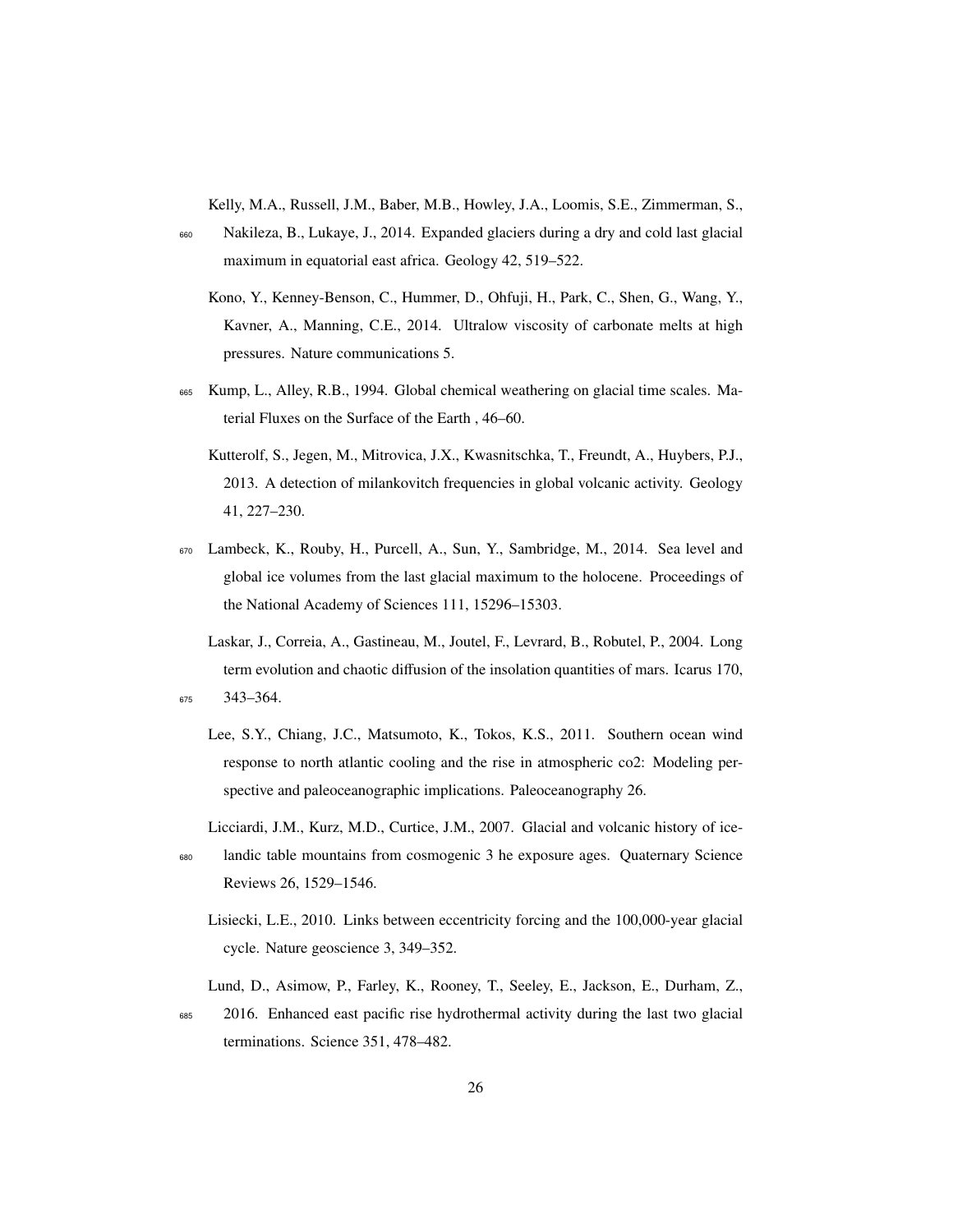- <span id="page-26-2"></span>Lund, D.C., 2013. Deep pacific ventilation ages during the last deglaciation: Evaluating the influence of diffusive mixing and source region reservoir age. Earth and Planetary Science Letters 381, 52–62.
- <span id="page-26-5"></span><span id="page-26-4"></span><sup>690</sup> Lund, D.C., Asimow, P.D., 2011. Does sea level influence mid-ocean ridge magmatism on milankovitch timescales? Geochemistry, Geophysics, Geosystems 12.
	- Maclennan, J., Jull, M., McKenzie, D., Slater, L., Grönvold, K., 2002. The link between volcanism and deglaciation in iceland. Geochemistry, Geophysics, Geosystems 3, 1–25.
- <span id="page-26-7"></span><span id="page-26-0"></span><sup>695</sup> Malhotra, R., 1994. Nonlinear resonances in the solar system. Physica D: Nonlinear Phenomena 77, 289–304.
	- Manabe, S., Broccoli, A., 1985. The influence of continental ice sheets on the climate of an ice age. J. geophys. Res 90, 2167–2190.
	- Martínez-Botí, M., Foster, G., Chalk, T., Rohling, E., Sexton, P., Lunt, D., Pancost, R.,
- <span id="page-26-9"></span><span id="page-26-1"></span><sup>700</sup> Badger, M., Schmidt, D., 2015. Plio-pleistocene climate sensitivity evaluated using high-resolution co2 records. Nature 518, 49–54.
	- Martínez-García, A., Sigman, D.M., Ren, H., Anderson, R.F., Straub, M., Hodell, D.A., Jaccard, S.L., Eglinton, T.I., Haug, G.H., 2014. Iron fertilization of the subantarctic ocean during the last ice age. Science 343, 1347–1350.
- <span id="page-26-8"></span><span id="page-26-3"></span><sup>705</sup> Maslin, M.A., Brierley, C.M., 2015. The role of orbital forcing in the early middle pleistocene transition. Quaternary International .
	- Mekik, F.A., Anderson, R.F., Loubere, P., François, R., Richaud, M., 2012. The mystery of the missing deglacial carbonate preservation maximum. Quaternary Science Reviews 39, 60–72.
- <span id="page-26-6"></span><sup>710</sup> Miller, K.J., Zhu, W.l., Montési, L.G., Gaetani, G.A., 2014. Experimental quantification of permeability of partially molten mantle rock. Earth and Planetary Science Letters 388, 273–282.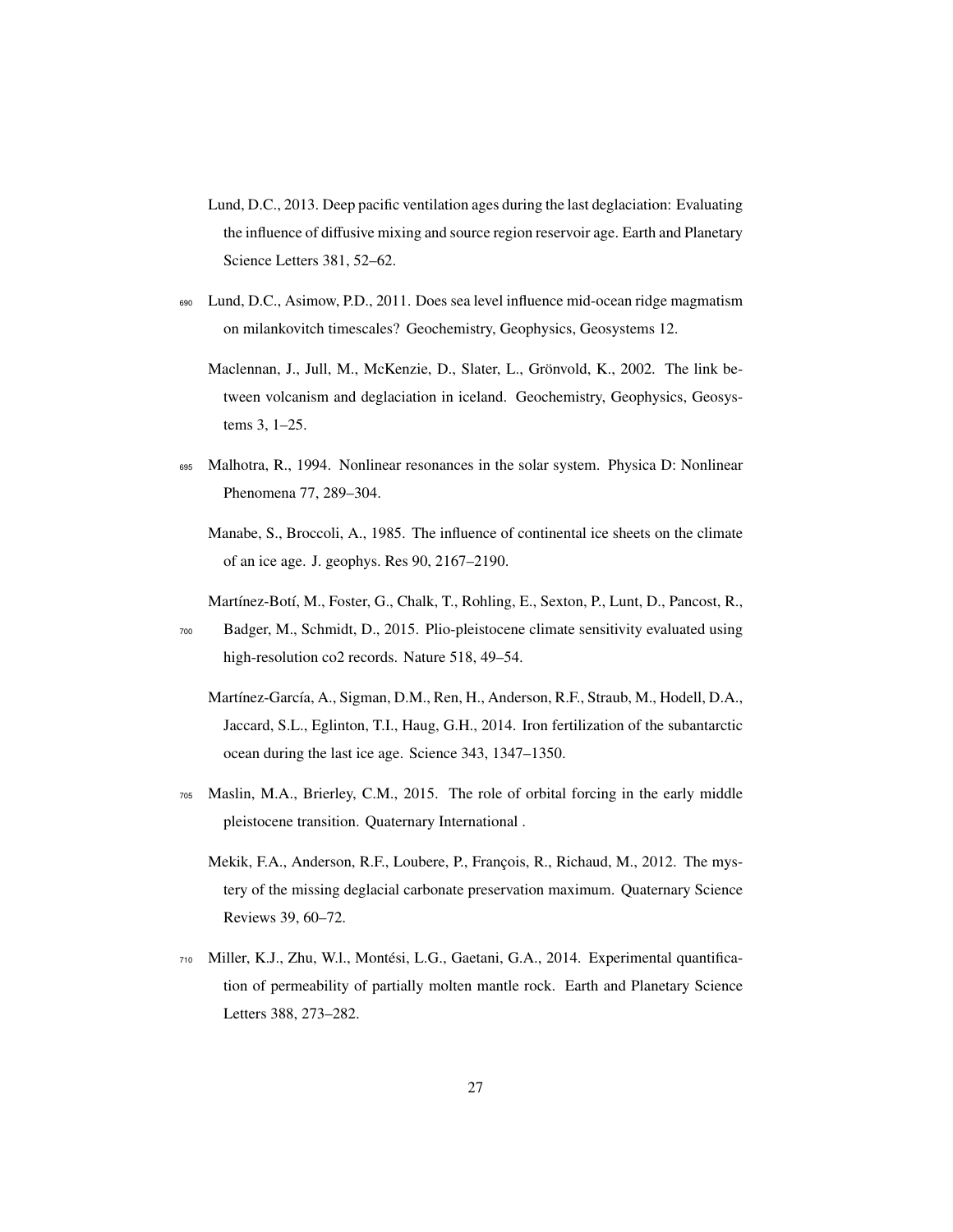<span id="page-27-8"></span>Mitsui, T., Crucifix, M., Aihara, K., 2015. Bifurcations and strange nonchaotic attractors in a phase oscillator model of glacial–interglacial cycles. Physica D: Nonlinear

- Nowell, D.A., Jones, M.C., Pyle, D.M., 2006. Episodic quaternary volcanism in france and germany. Journal of Quaternary Science 21, 645–675.
- <span id="page-27-7"></span>Oerlemans, J., 1980. Model experiments on the 100, 000-yr glacial cycle. Nature 287, 430–432.
- <span id="page-27-4"></span><sup>720</sup> Olive, J.A., Behn, M.D., Ito, G., Buck, W.R., Escartín, J., Howell, S., 2015. Sensitivity of seafloor bathymetry to climate-driven fluctuations in mid-ocean ridge magma supply. Science 350, 310–313.
	- Parrenin, F., Masson-Delmotte, V., Köhler, P., Raynaud, D., Paillard, D., Schwander, J., Barbante, C., Landais, A., Wegner, A., Jouzel, J., 2013. Synchronous change of at-

<span id="page-27-1"></span><sup>725</sup> mospheric co2 and antarctic temperature during the last deglacial warming. Science 339, 1060–1063.

- <span id="page-27-0"></span>Pedro, J.B., Rasmussen, S.O., van Ommen, T.D., 2012. Tightened constraints on the time-lag between antarctic temperature and co 2 during the last deglaciation. Climate of the Past 8, 1213–1221.
- <span id="page-27-2"></span><sup>730</sup> Peterson, C.D., Lisiecki, L.E., Stern, J.V., 2014. Deglacial whole-ocean δ13c change estimated from 480 benthic foraminiferal records. Paleoceanography 29, 549–563.
- <span id="page-27-9"></span><span id="page-27-6"></span><span id="page-27-5"></span>Petit, J.R., Jouzel, J., Raynaud, D., Barkov, N.I., Barnola, J.M., Basile, I., Bender, M., Chappellaz, J., Davis, M., Delaygue, G., et al., 1999. Climate and atmospheric history of the past 420,000 years from the vostok ice core, antarctica. Nature 399, <sup>735</sup> 429–436.
	- Pikovsky, A., Rosenblum, M., Kurths, J., 2003. Synchronization: a universal concept in nonlinear sciences. volume 12. Cambridge university press.
	- Plank, T., Langmuir, C.H., 1998. The chemical composition of subducting sediment and its consequences for the crust and mantle. Chemical geology 145, 325–394.

<span id="page-27-3"></span><sup>715</sup> Phenomena 306, 25–33.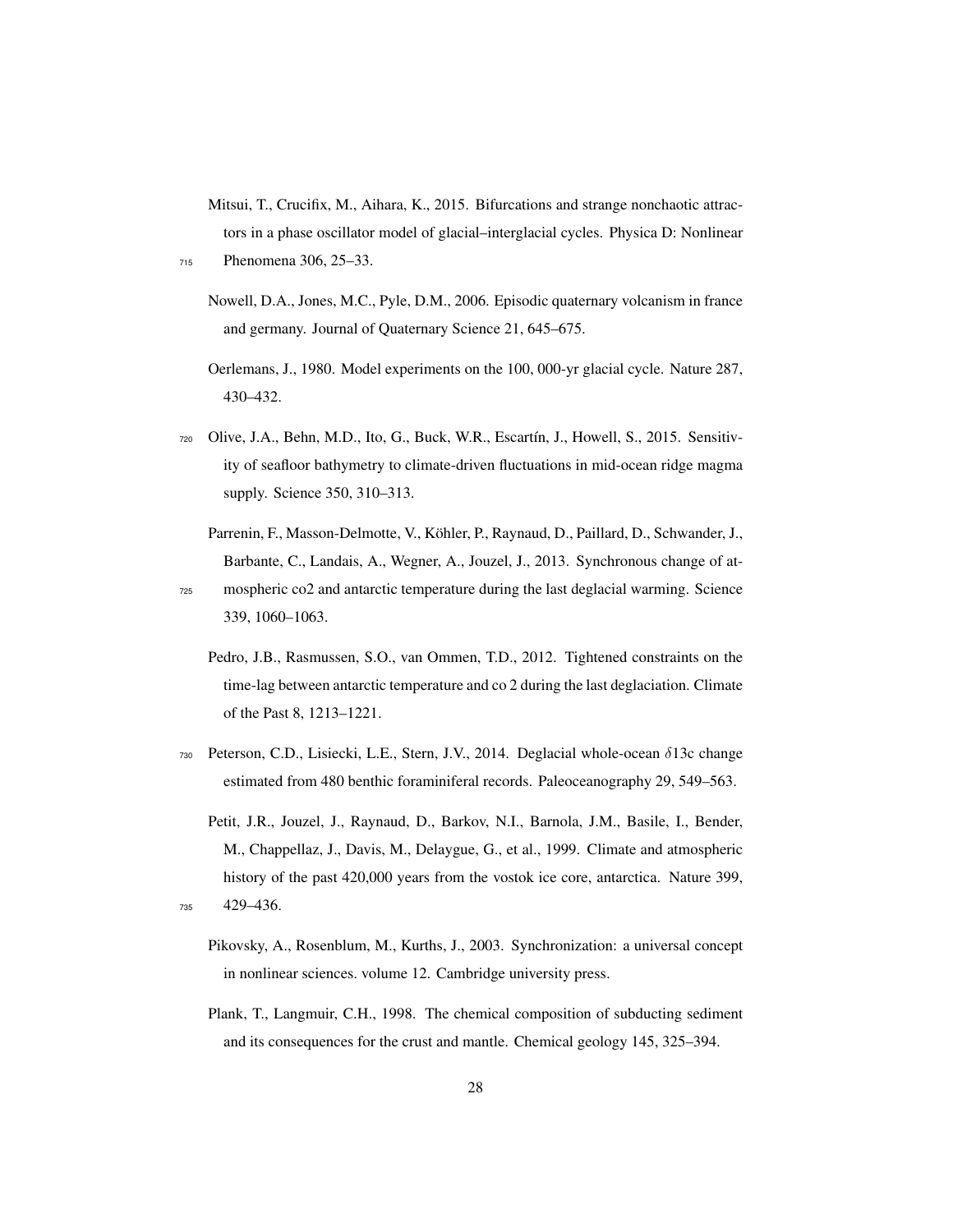- <span id="page-28-6"></span><span id="page-28-4"></span><sup>740</sup> Prentice, I., Harrison, S., Bartlein, P., 2011. Global vegetation and terrestrial carbon cycle changes after the last ice age. New Phytologist 189, 988–998.
	- Proistosescu, C., Huybers, P., Maloof, A.C., 2012. To tune or not to tune: Detecting orbital variability in oligo-miocene climate records. Earth and Planetary Science Letters 325, 100–107.
- <span id="page-28-0"></span><sup>745</sup> Putnam, A.E., Schaefer, J.M., Denton, G.H., Barrell, D.J., Birkel, S.D., Andersen, B.G., Kaplan, M.R., Finkel, R.C., Schwartz, R., Doughty, A.M., 2013. the last glacial maximum at 44 s documented by a 10 be moraine chronology at lake ohau, southern alps of new zealand. Quaternary Science Reviews 62, 114–141.
- <span id="page-28-9"></span>Rawson, H., Naranjo, J.A., Smith, V., Fontijn, K., Pyle, D.M., Mather, T.A., Moreno, <sup>750</sup> H., 2015. The frequency and magnitude of post-glacial explosive eruptions at volcán mocho-choshuenco, southern chile. Journal of Volcanology and Geothermal Research .
- <span id="page-28-8"></span><span id="page-28-1"></span>Rawson, H., Pyle, D.M., Mather, T.A., Smith, V.C., Fontijn, K., Lachowycz, S.M., Naranjo, J.A., 2016. The magmatic and eruptive response of arc volcanoes to <sup>755</sup> deglaciation: Insights from southern chile. Geology , G37504–1.
	- Raymo, M., Lisiecki, L., Nisancioglu, K.H., 2006. Plio-pleistocene ice volume, antarctic climate, and the global δ18o record. Science 313, 492–495.
	- Raymo, M., Oppo, D., Curry, W., 1997. The mid-pleistocene climate transition: A deep sea carbon isotopic perspective. Paleoceanography 12, 546–559.
- <span id="page-28-7"></span><span id="page-28-5"></span><span id="page-28-3"></span><sup>760</sup> Rial, J., Anaclerio, C., 2000. Understanding nonlinear responses of the climate system to orbital forcing. Quaternary Science Reviews 19, 1709–1722.
	- Rohling, E., Foster, G., Grant, K., Marino, G., Roberts, A., Tamisiea, M., Williams, F., 2014. Sea-level and deep-sea-temperature variability over the past 5.3 million years. Nature 508, 477–482.
- <span id="page-28-2"></span><sup>765</sup> Roth, R., Joos, F., 2012. Model limits on the role of volcanic carbon emissions in regulating glacial–interglacial co 2 variations. Earth and Planetary Science Letters 329, 141–149.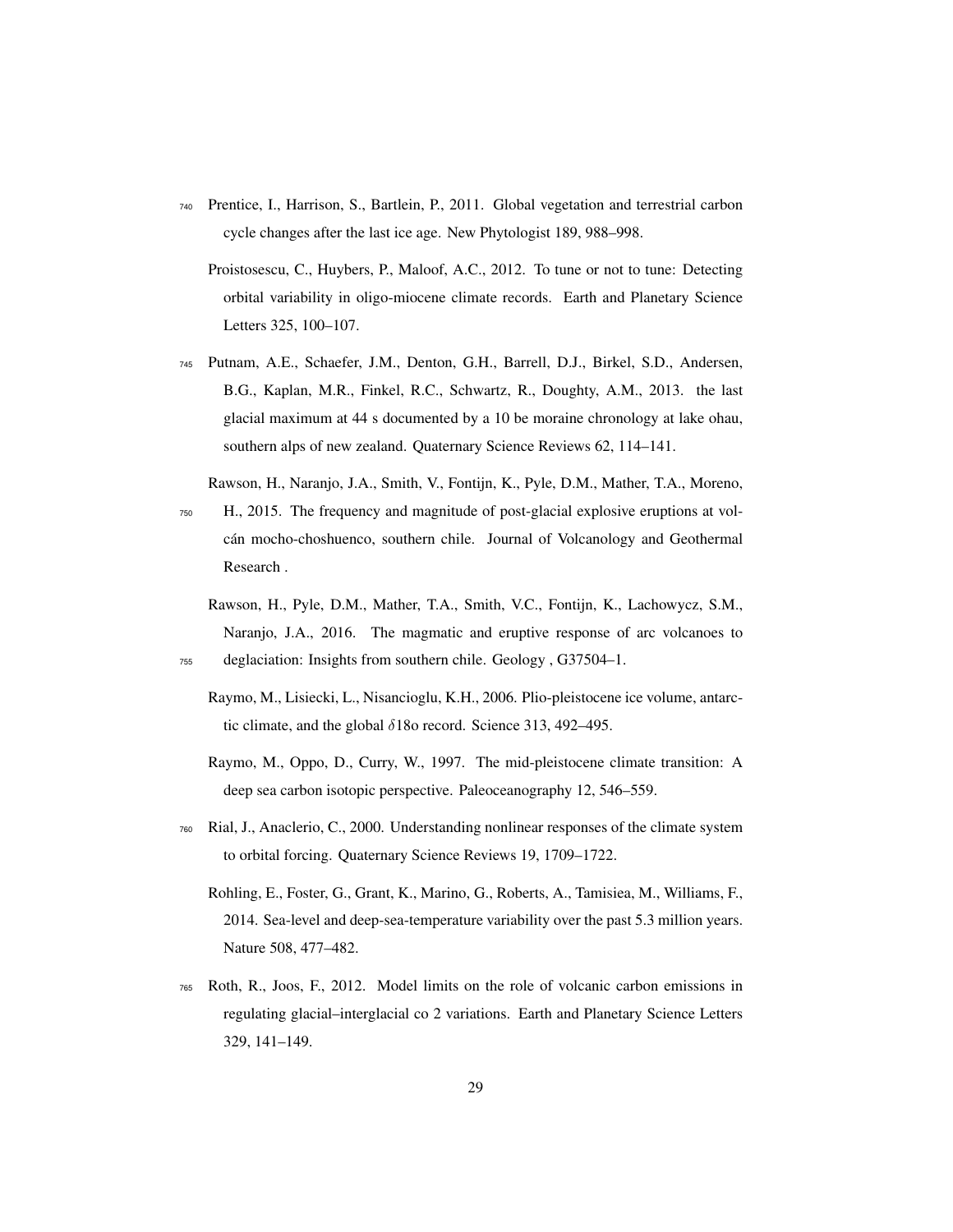<span id="page-29-3"></span>Rutherford, M.J., Gardner, J.E., 2000. Rates of magma ascent. Encyclopedia of volcanoes , 207–217.

- <span id="page-29-10"></span><span id="page-29-7"></span><sup>770</sup> Saltzman, B., Verbitsky, M.Y., 1993. Multiple instabilities and modes of glacial rhythmicity in the plio-pleistocene: a general theory of late cenozoic climatic change. Climate Dynamics 9, 1–15.
	- Sano, Y., Williams, S.N., 1996. Fluxes of mantle and subducted carbon along convergent plate boundaries. Geophysical Research Letters 23, 2749–2752.
- <span id="page-29-8"></span><sup>775</sup> Sansone, F.J., Mottl, M.J., Olson, E.J., Wheat, C.G., Lilley, M.D., 1998. Co 2-depleted fluids from mid-ocean ridge-flank hydrothermal springs. Geochimica et cosmochimica acta 62, 2247–2252.
- <span id="page-29-5"></span><span id="page-29-0"></span>Schackleton, N., 1977. Carbon-13 in uvigerina: Tropical rain forest history and the equatorial pacific carbonate dissolution cycle, in: The Fate of Fossil Fuel in the <sup>780</sup> Oceans. Plenum, New York, pp. 401–427.
	- Shakun, J.D., Clark, P.U., He, F., Marcott, S.A., Mix, A.C., Liu, Z., Otto-Bliesner, B., Schmittner, A., Bard, E., 2012. Global warming preceded by increasing carbon dioxide concentrations during the last deglaciation. Nature 484, 49–54.

<span id="page-29-2"></span>Siebert, L., Simkin, T., Kimberly, P., 2010. Volcanoes of the World. Univ of California <sup>785</sup> Press.

- <span id="page-29-1"></span>Sigman, D.M., Hain, M.P., Haug, G.H., 2010. The polar ocean and glacial cycles in atmospheric co2 concentration. Nature 466, 47–55.
- <span id="page-29-4"></span>Suarez, M.J., Schopf, P.S., 1988. A delayed action oscillator for enso. Journal of the atmospheric Sciences 45, 3283–3287.
- <span id="page-29-9"></span><span id="page-29-6"></span><sup>790</sup> Tagliabue, A., Bopp, L., Dutay, J.C., Bowie, A.R., Chever, F., Jean-Baptiste, P., Bucciarelli, E., Lannuzel, D., Remenyi, T., Sarthou, G., et al., 2010. Hydrothermal contribution to the oceanic dissolved iron inventory. Nature Geoscience 3, 252–256.
	- Tagliabue, A., Bopp, L., Roche, D., Bouttes, N., Dutay, J.C., Alkama, R., Kageyama, M., Michel, E., Paillard, D., 2009. Quantifying the roles of ocean circulation and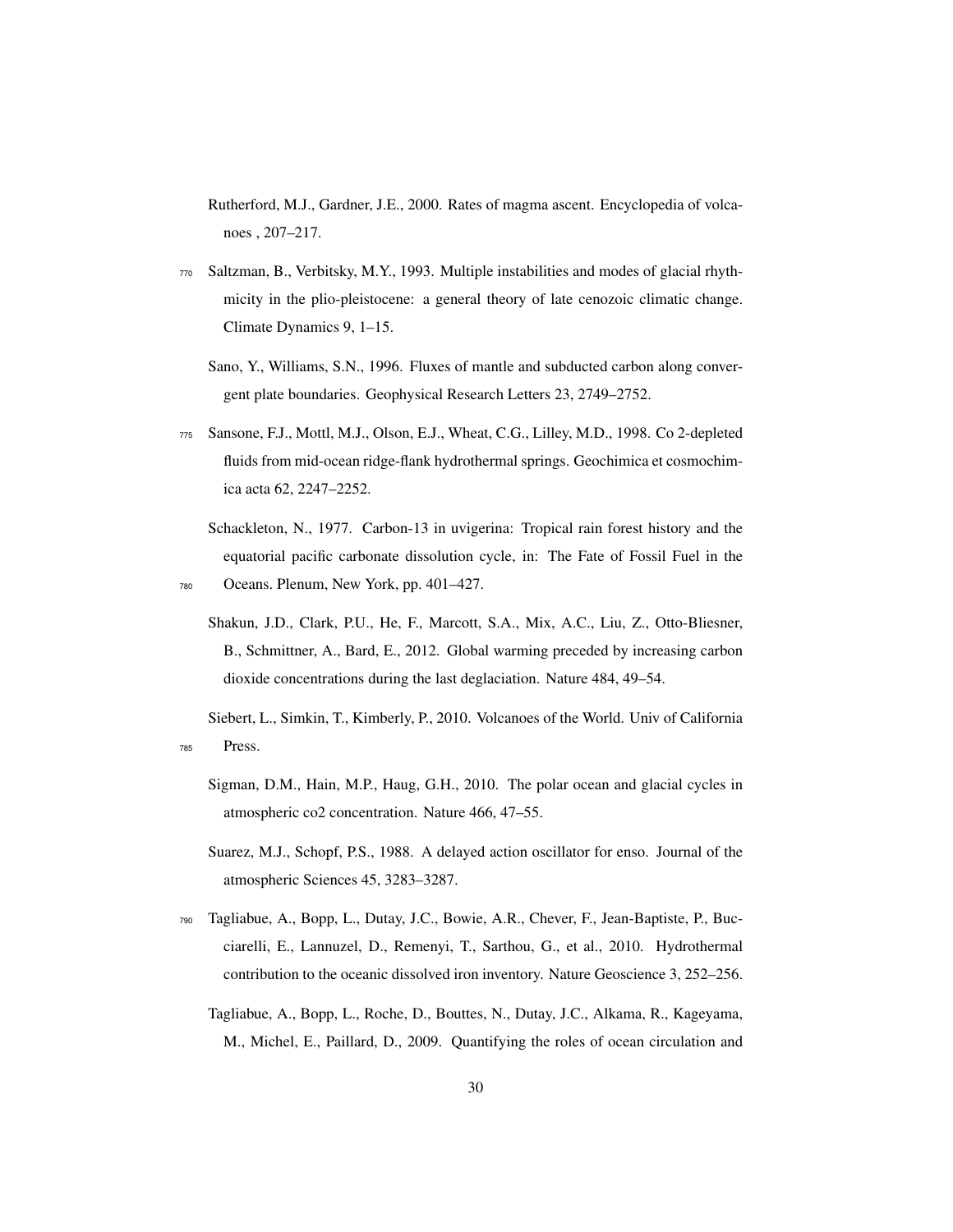- <span id="page-30-5"></span><sup>795</sup> biogeochemistry in governing ocean carbon-13 and atmospheric carbon dioxide at the last glacial maximum. Climate of the Past 5, 695–706.
	- Toggweiler, J., 2008. Origin of the 100,000-year timescale in antarctic temperatures and atmospheric co2. Paleoceanography 23.
- <span id="page-30-3"></span><span id="page-30-0"></span>Toggweiler, J., Russell, J.L., Carson, S., 2006. Midlatitude westerlies, atmospheric <sup>800</sup> co2, and climate change during the ice ages. Paleoceanography 21.
	- Tolstoy, M., 2015. Mid-ocean ridge eruptions as a climate valve. Geophysical Research Letters 42, 1346–1351.
- <span id="page-30-4"></span><span id="page-30-2"></span>Tziperman, E., Raymo, M.E., Huybers, P., Wunsch, C., 2006. Consequences of pacing the pleistocene 100 kyr ice ages by nonlinear phase locking to milankovitch forcing. <sup>805</sup> Paleoceanography 21.
	- Watt, S., Pyle, D., Mather, T., 2012. Towards quantifying the arc-scale and global magmatic response to deglaciation, in: AGU Fall Meeting Abstracts, p. 2016.
	- Yu, J., Anderson, R.F., Jin, Z., Rae, J.W., Opdyke, B.N., Eggins, S.M., 2013. Responses of the deep ocean carbonate system to carbon reorganization during the last glacial–
- <span id="page-30-1"></span>810 interglacial cycle. Quaternary Science Reviews 76, 39–52.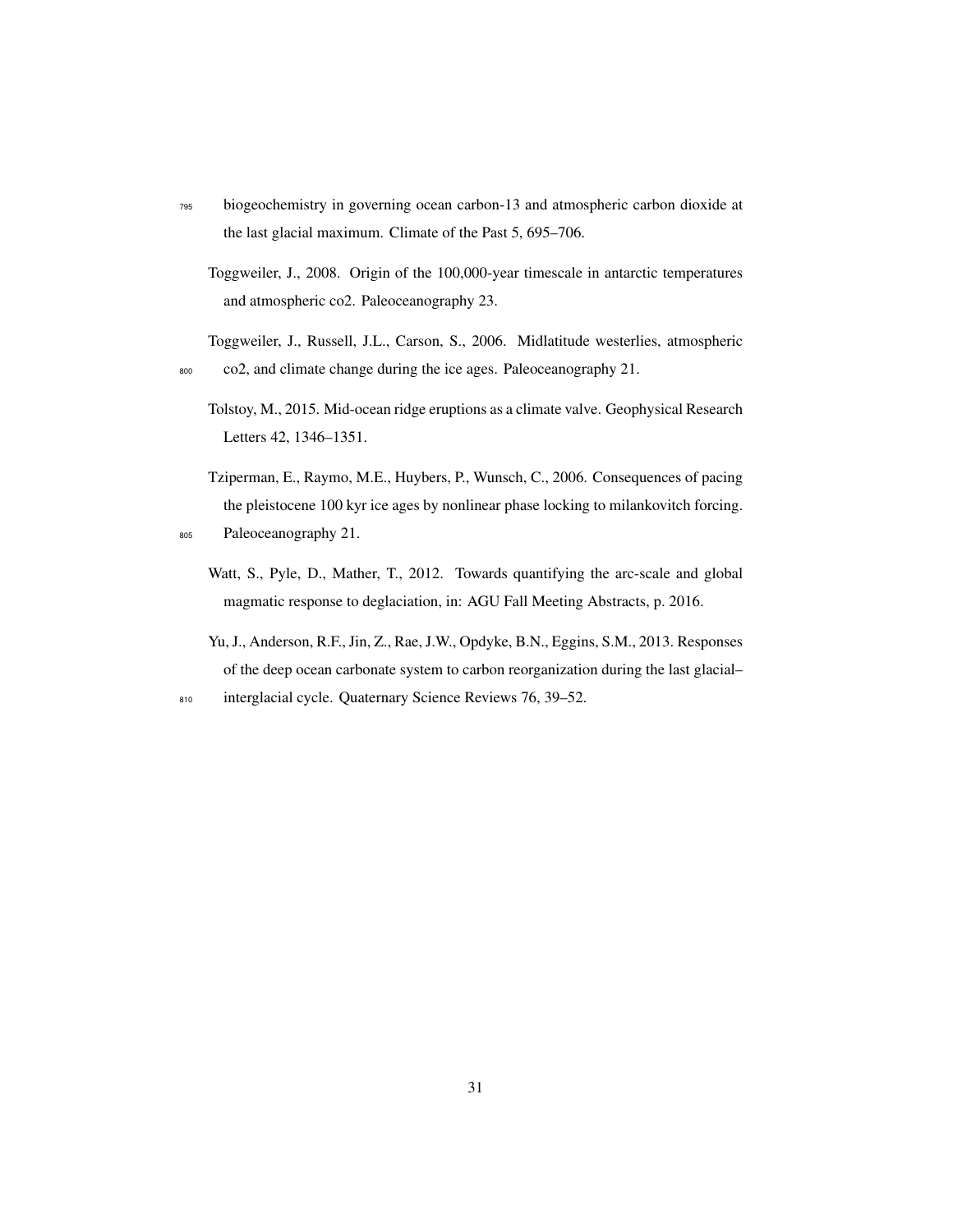

Figure 1: Illustrations of differing model behavior. In all cases the delayed feedback is 0.12 with the fast feedback specified as 0.5 (a,b), 0.2 (c,d), and 0.3 (e,f). The left column (a, c, e) is without forcing, and the right (b, d, f) is with 41 ky sinusoidal forcing with 0.01 amplitude. Runs are variously initialized with ice volume's evenly spaced between 0–50 msle. Large values of the fast feedback lead to solutions that are constant at model equilibrium points (a) or, with forcing (b), undergo limit cycles about an attractor. Small fast feedback values allow for delayed oscillations at a period of slightly greater than twice the delay (c) or, when including forcing (d), with a response time scale that, in this case, is slightly greater than three times the forcing period. An intermediate strength fast feedback produces a greater variety of solutions (e,f). Without forcing (e), both positive and negative solutions can be realized despite initialization all being non-negative. Runs with forcing (f) initialized at a value of 50 produce 41ky variability similar to that in panel (b), whereas runs initialized at smaller ice volume anomalies produce longer-period variability similar to those in panel (d).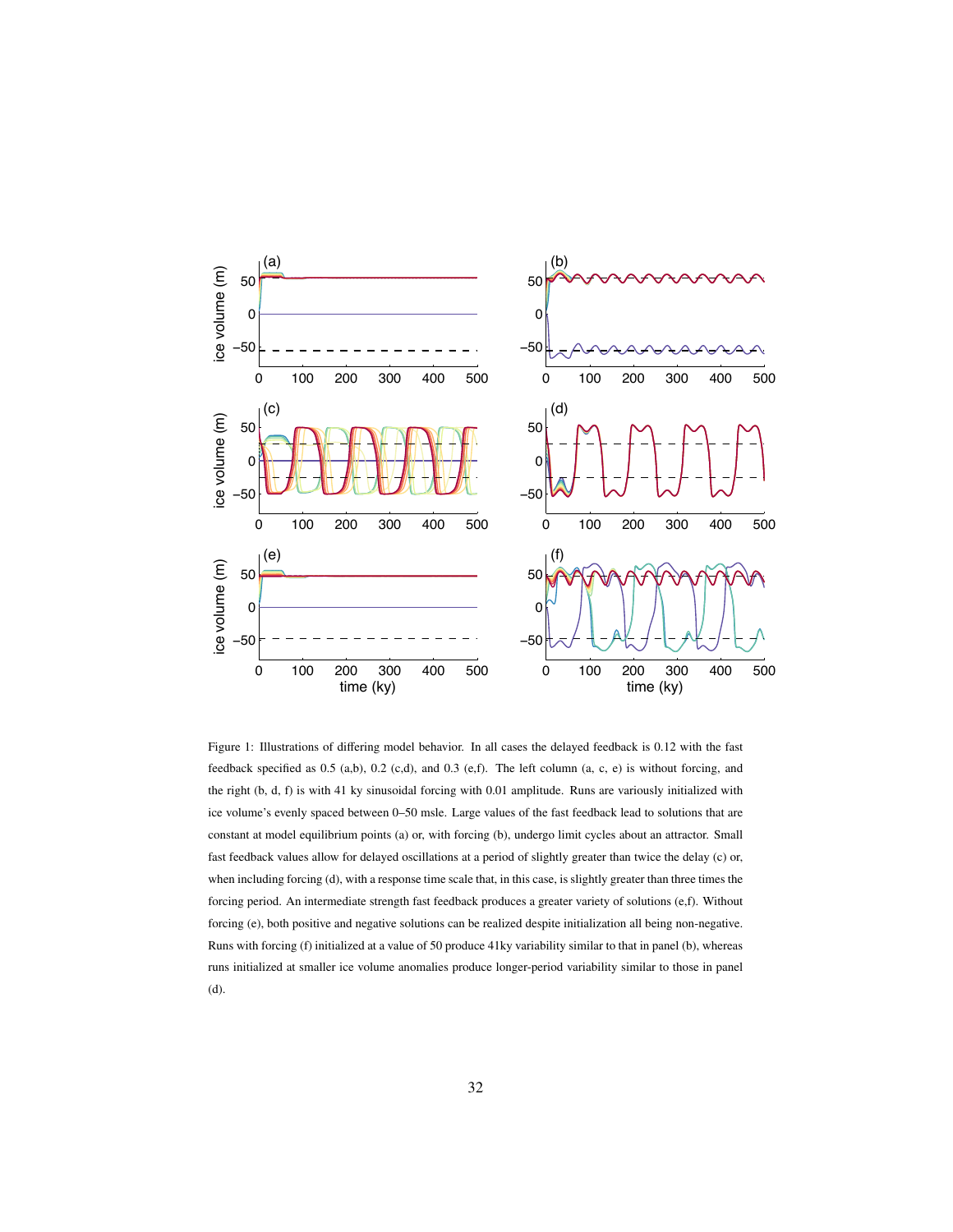

Figure 2: Limit cycles associated with model Pleistocene glacial cycles. Three different model runs are shown where the initial conditions and forcing differ. (1. Magenta curve) Using idealized periodic obliquity forcing and an initial ice volume anomaly of -35 msle the model undergoes a small limit cycles around one attractor (black cross at -40 msle, 12 ppm, and -0.6◦C). (2. Black curve). Again with idealized forcing, but initializing ice volume at -40 msle the model undergoes a larger limit cycle encompassing both attractors (black crosses at ∓40 msle and ±12 ppm). (3. Dots spaced at 1 ky intervals with shading indicating temperature anomalies). Using the full obliquity variability and an initial ice volume of 20.55 msle the model initially undergoes a limit cycle near the lower attractor, but then escapes into larger oscillations around both attractors. In all cases the trajectory is counter clockwise, indicating the  $CO<sub>2</sub>$  leads changes in ice volume.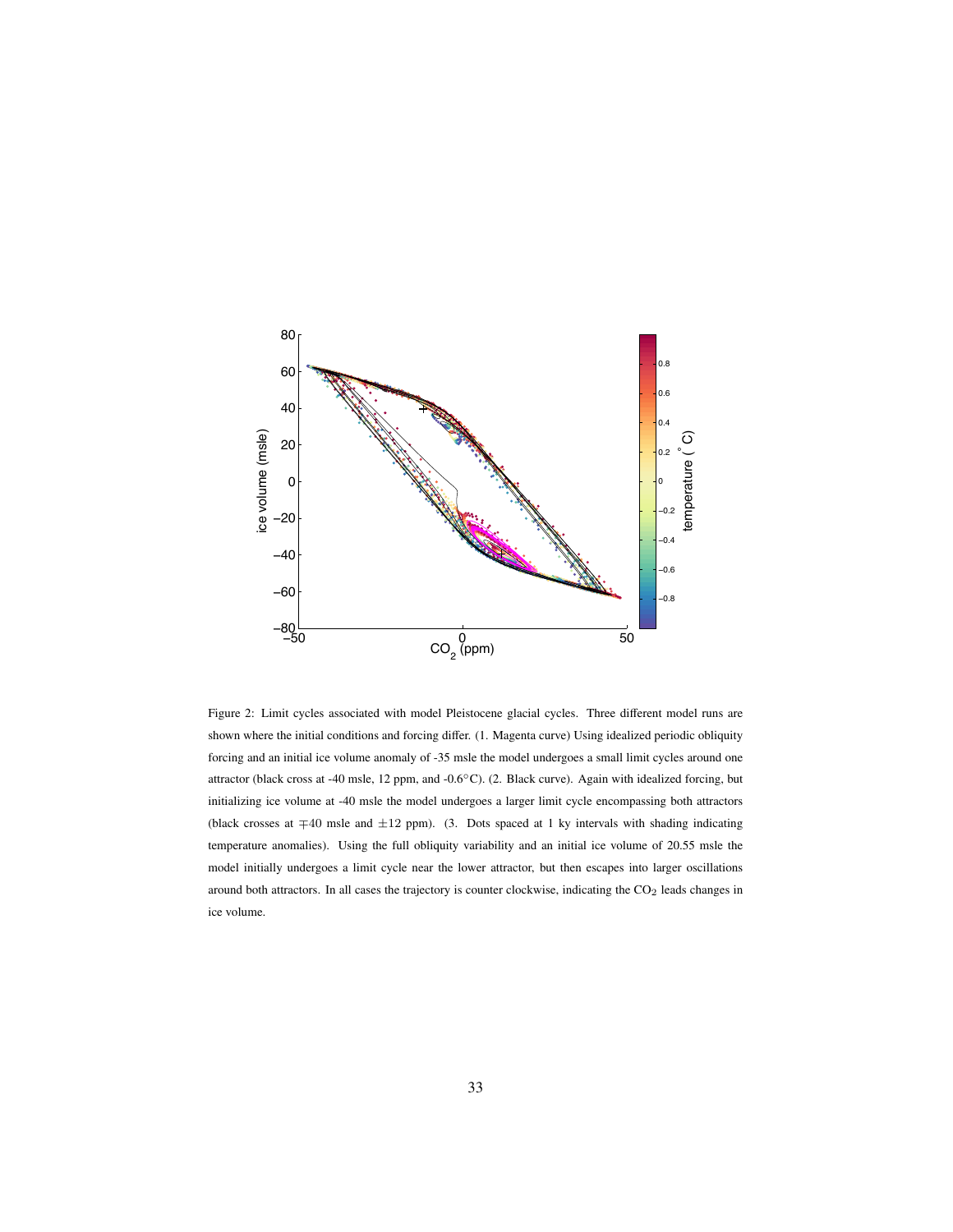

Figure 3: Mid-Pleistocene transition from obliquity forcing. (a) Obliquity variations [\(Laskar et al., 2004\)](#page-25-7) are normalized to zero mean and an average amplitude of 0.3, which gives a maximum amplitude consistent with standard model parameters. (b) Initially the solution is trapped near the negative ice volume attractor (c.f., Fig. 1b) until a large obliquity oscillation near 1.1 Ma transitions the system to a larger-amplitude and longer-period oscillations (c.f., Fig 1d). The transition results from the amplitude modulation of obliquity; no such transition occurs using constant amplitude forcing. (c) A spectrogram of the model response shows variability initially concentrated near  $1/41 \text{ ky}^{-1}$  frequencies (dashed black line) and then toward lower  $1/100$ ky−<sup>1</sup> frequencies (other dashed black lines). Spectral energy is shaded according to the log of squared Fourier coefficients and normalized such that the largest values equal one. A spectrogram for a composite benthic-planktic marine  $\delta^{18}$ O record [\(Huybers, 2007\)](#page-23-8) is also shown for comparison (d), along with the time series of  $\delta^{18}$ O expressed as anomalies from the temporal mean (e). Note that the y-axes for both  $\delta^{18}$ O and ice volume are reversed.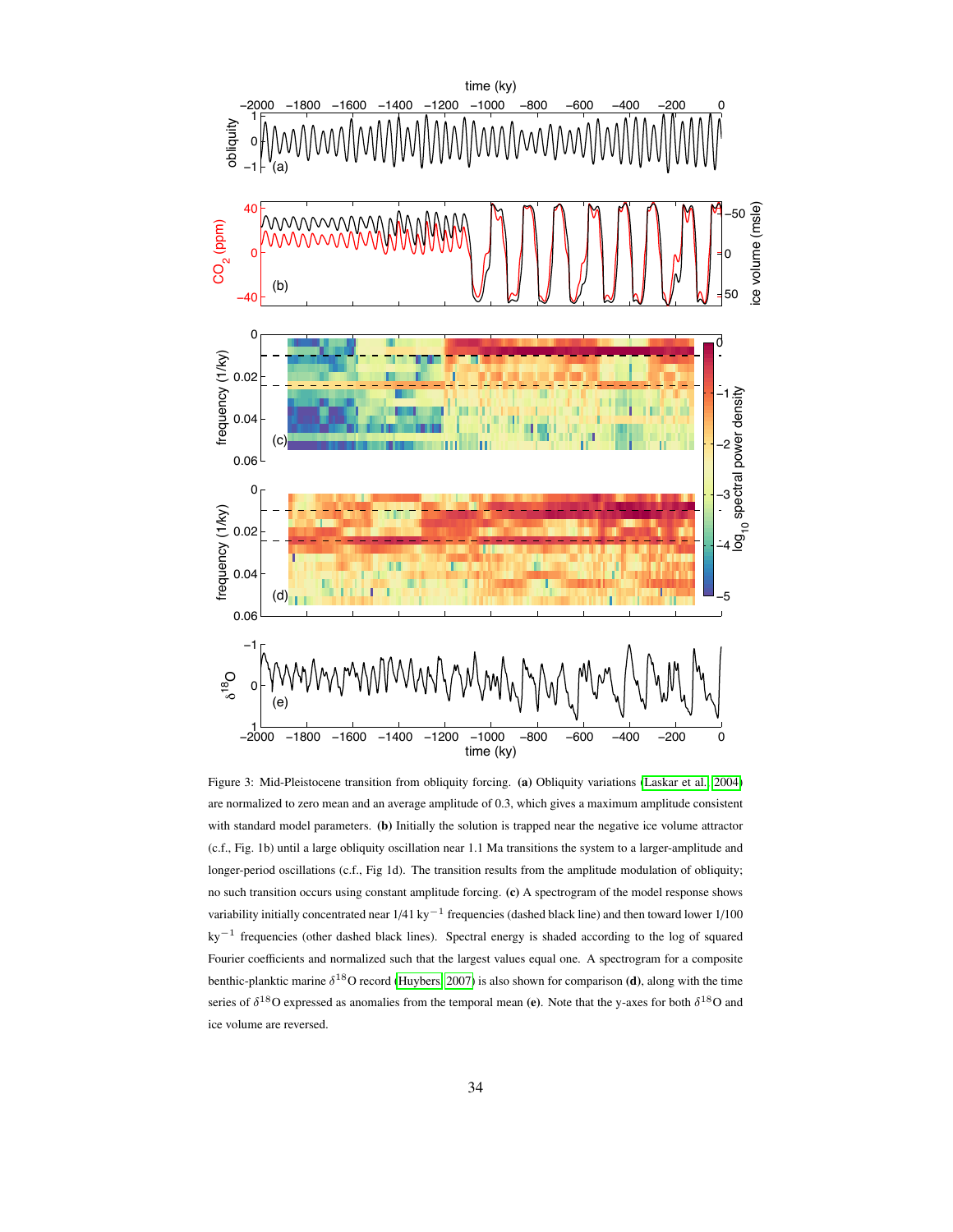

Figure 4: All model variables are shown for various deglacial sequences. There are unusual instances when obliquity lags behind ice volume (a), though typically it leads (b) . During Late Pleistocene deglaciations changes in temperature lead changes in atmospheric  $CO<sub>2</sub>$  by several century (c,d).